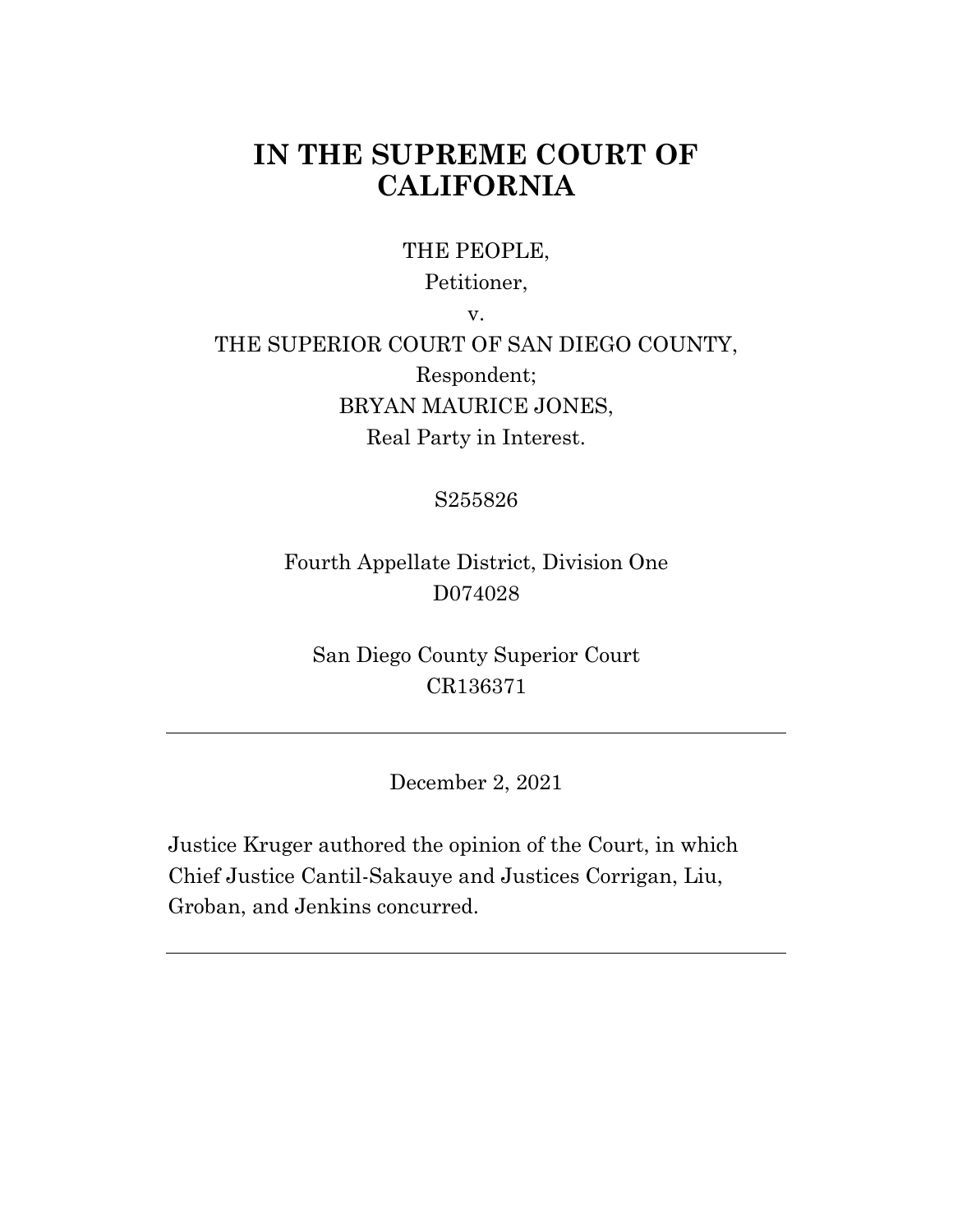# PEOPLE v. SUPERIOR COURT (JONES) S255826

Opinion of the Court by Kruger, J.

A jury convicted Bryan Maurice Jones of capital murder and returned a verdict of death in 1994. Decades later, after this court affirmed his conviction and death sentence on appeal, Jones filed a habeas corpus petition claiming the prosecution had used peremptory strikes to discriminate against prospective jurors in violation of *Batson v. Kentucky* (1986) 476 U.S. 79 (*Batson*) and *People v. Wheeler* (1978) 22 Cal.3d 258 (*Wheeler*). In connection with this petition, Jones filed a motion for postconviction discovery under Penal Code section 1054.9 seeking access to the prosecutor's jury selection notes. The trial court granted the motion, rejecting the District Attorney's argument that the notes are shielded from disclosure as attorney work product. The Court of Appeal affirmed.

We affirm as well. At the *Batson/Wheeler* hearing, the prosecutor had relied on an undisclosed juror rating system to explain his reasons for the challenged peremptory strikes. By putting the rating system at issue, the prosecutor impliedly waived any claim of work product protection over notes containing information about the system. The District Attorney may not now invoke attorney work product protection to withhold information necessary to the fair adjudication of Jones's *Batson*/*Wheeler* claim.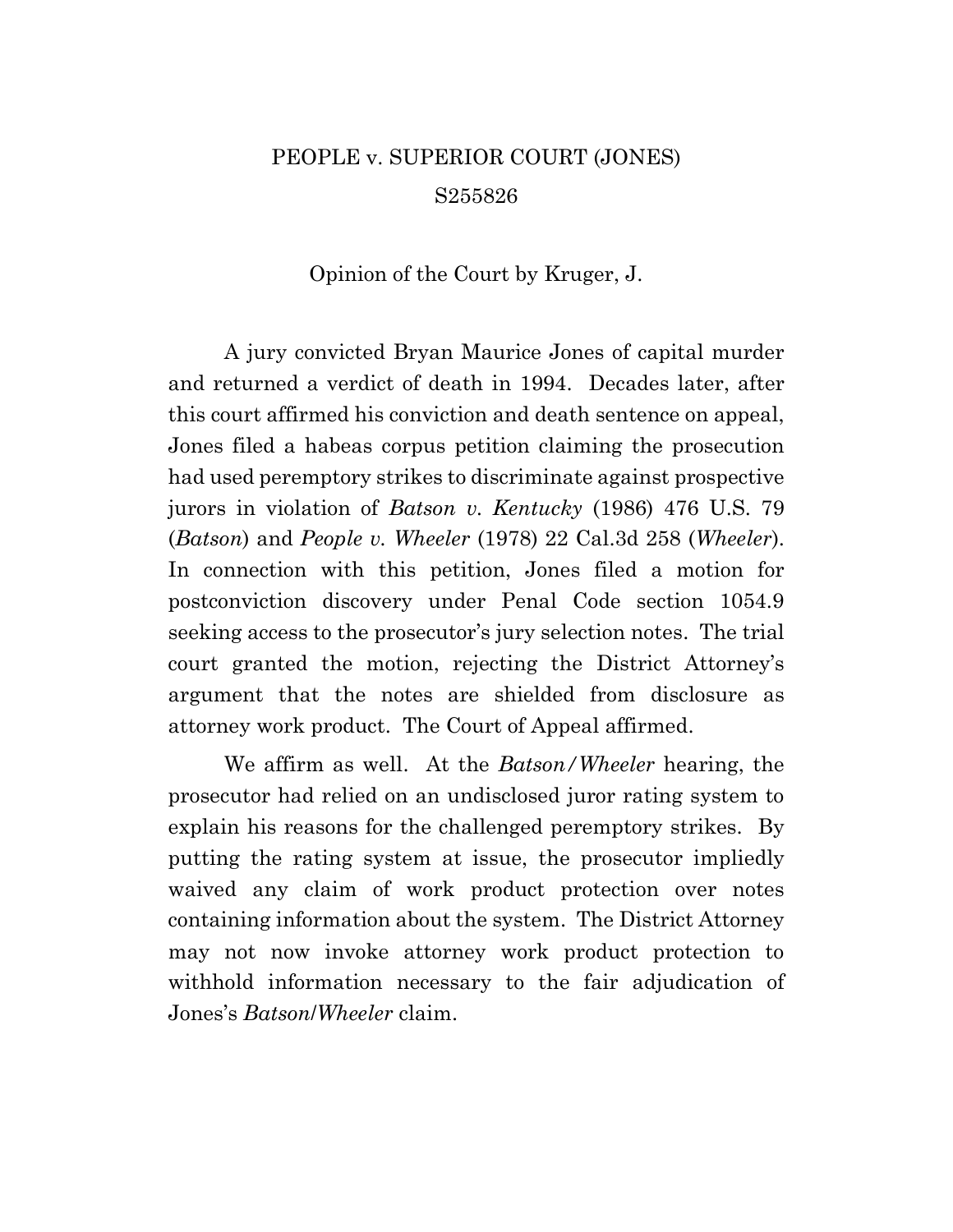**I.**

During jury selection at Jones's 1994 trial, defense counsel raised multiple objections to the prosecution's use of peremptory strikes to eliminate Black jurors from the jury pool. On each occasion, counsel argued the strikes were motivated by race and therefore invalid under *Batson* and *Wheeler*.

Jones initially challenged the prosecutor's strikes of prospective jurors Y.J. and C.G. To evaluate Jones's claim, the trial court employed the familiar three-step framework set out in *Batson*. (See, e.g., *People v. Williams* (2013) 58 Cal.4th 197, 280.) At the first step of the inquiry, the trial court determined that Jones made a prima facie showing of racial discrimination and proceeded to the second step of the inquiry by asking the prosecutor to provide his reasoning for the strikes. The prosecutor explained that he used a numerical rating system to evaluate prospective jurors sight unseen based on answers in their written juror questionnaires; he told the court that both he and another member of the prosecution team had assigned Y.J. and C.G. low scores using this system. The prosecutor offered that Prospective Juror Y.J., for instance, was rated "13th lowest of the whole group," and "[t]here were too many people that are [rated] better than her." The prosecutor went on to elaborate on the ratings of Y.J. and C.G. by describing their written answers to specific questions on the questionnaires. At the third and final step of the inquiry, the trial court accepted the prosecutor's explanations for the two strikes as race neutral and denied Jones's *Batson*/*Wheeler* challenge.

Jones renewed the challenge when the prosecutor struck another Black prospective juror, J.Y. After the trial court found a prima facie showing of discrimination, the prosecutor similarly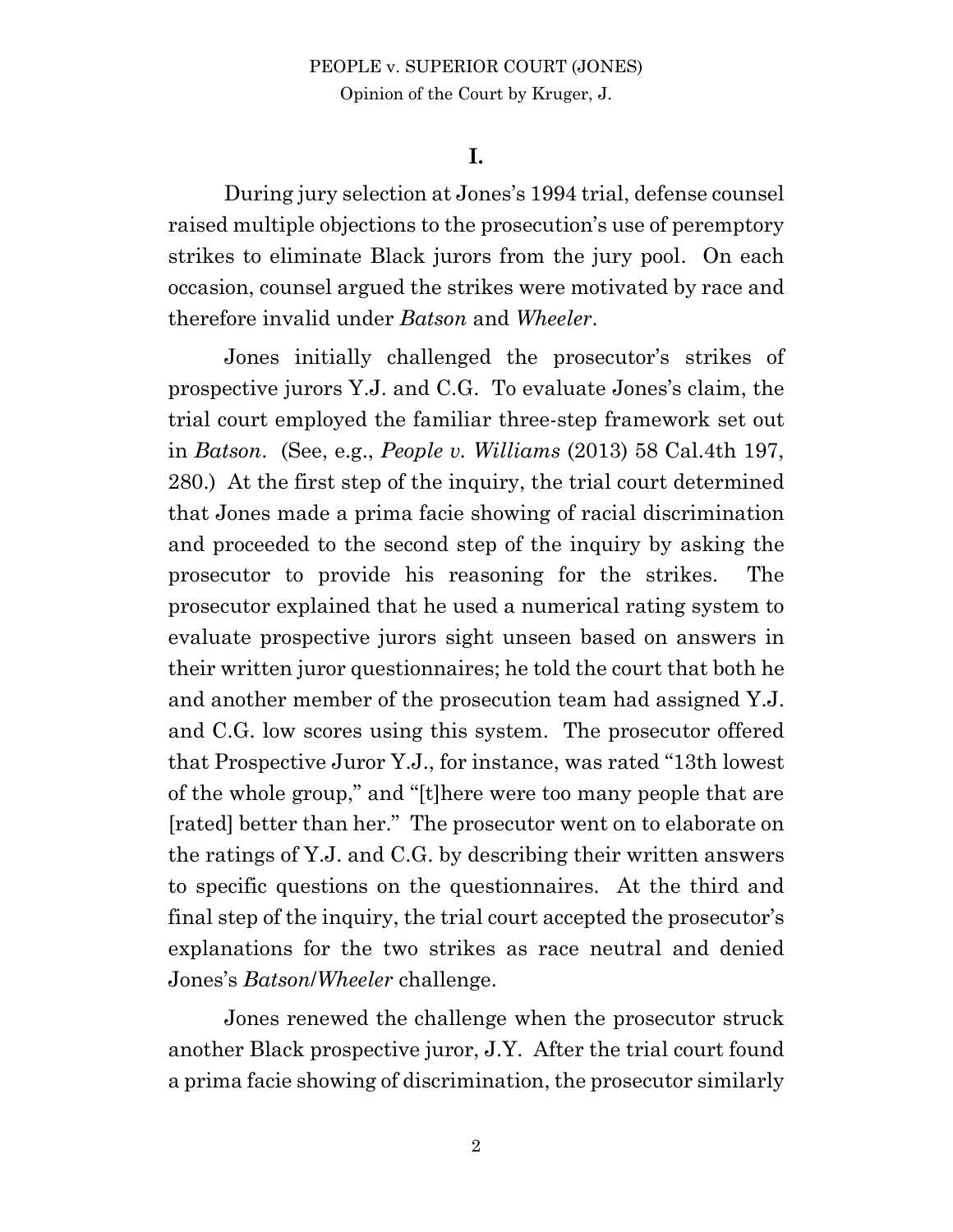cited the prospective juror's low score, explaining that it was "based upon our numerical analysis by three people who independently read the questionnaire." The trial court again accepted the prosecutor's explanations and denied the challenge.

The seated jury ultimately found Jones guilty and returned a verdict of death. On direct appeal of the judgment, Jones claimed that the prosecution's peremptory strikes of Y.J. and C.G. were improper and that the prosecutor's proffered race neutral justifications were pretexts for discrimination. (See *People v. Jones* (2013) 57 Cal.4th 899, 916.) We rejected the argument, concluding "our usual deference to the trial court's assessment of the prosecutor's sincerity [was] appropriate" on the facts presented.<sup>1</sup> (*Id.* at p. 918.) Finding no other reversible error, we affirmed Jones's conviction and sentence. (*Id.* at p. 981.)

In 2014, the year after we decided Jones's direct appeal, and 20 years after the trial, Jones filed a petition for writ of habeas corpus in this court. He substantively amended the petition in 2018. Among other claims, the amended petition alleged that Jones's trial counsel was ineffective for failing to raise and properly litigate *Batson*/*Wheeler* challenges.

<sup>&</sup>lt;sup>1</sup> On direct appeal, Jones also renewed his challenge to the removal of Prospective Juror N.S. (See *People v. Jones*, *supra*, 57 Cal.4th at p. 916.) With respect to N.S., the trial court had ruled there was no prima facie showing of discrimination. Because it was unclear whether the trial court had applied the correct prima facie case standard, we independently reviewed the record and upheld the trial court's conclusion that Jones failed to make out a prima facie case of discrimination concerning N.S. (*Id.* at pp. 919–920.)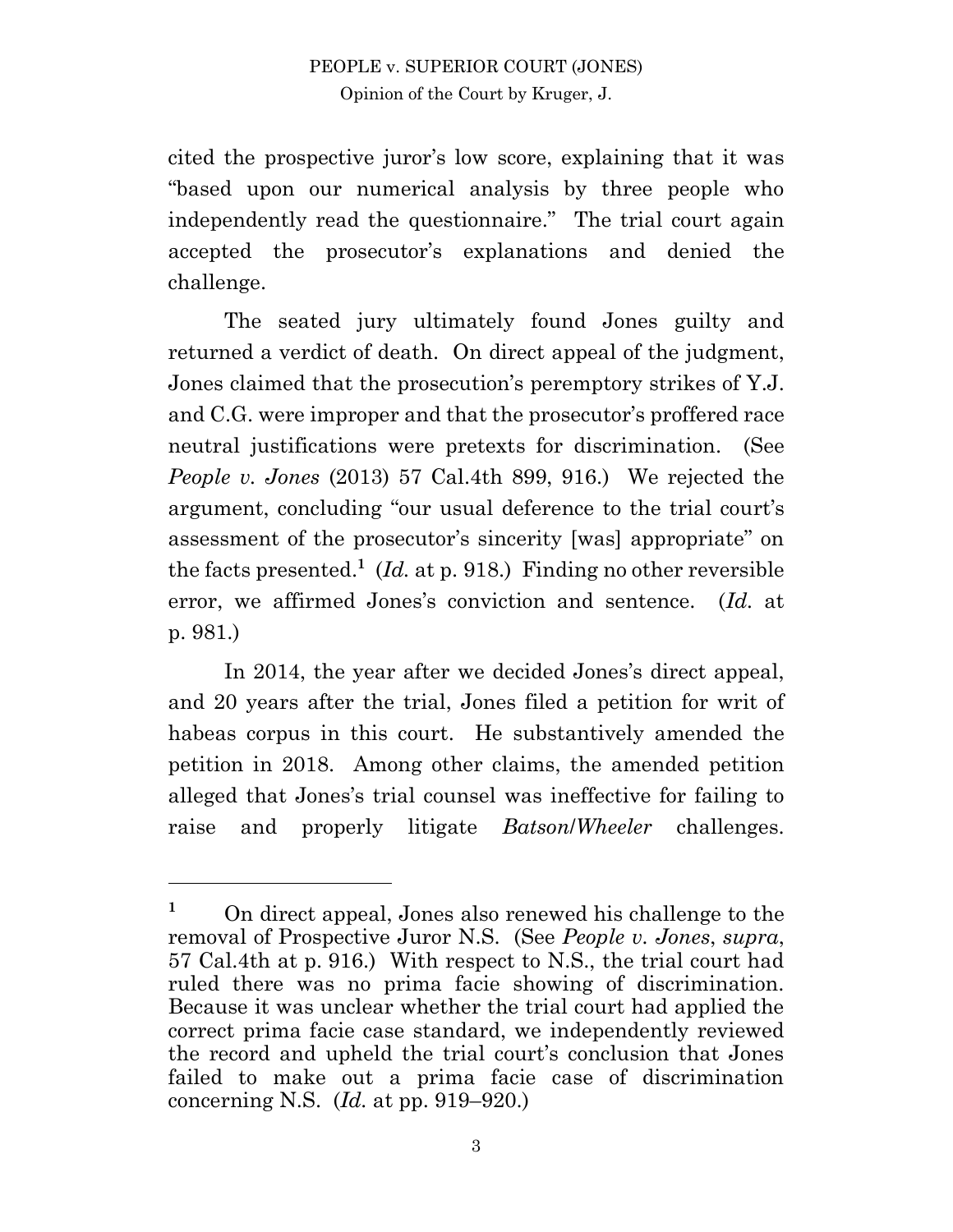Specifically, the petition asserted that trial counsel was deficient for failing to raise a *Batson*/*Wheeler* objection when the prosecutor used 13 of 17 peremptory challenges to strike women (see, e.g., *J.E.B. v. Alabama ex rel. T.B.* (1994) 511 U.S. 127, 146 [holding that gender is an impermissible basis for the exercise of peremptory strikes]; *People v. Howard* (1992) 1 Cal.4th 1132, 1158 [same]), and for inadequately litigating *Batson/Wheeler* challenges to the removal of Black prospective jurors. The amended petition also renewed the *Batson/Wheeler* claims raised on appeal, citing additional evidence not in the trial record.

In connection with his habeas petition, Jones filed a motion for postconviction discovery in superior court under Penal Code section 1054.9 (section 1054.9). The motion requested production of contemporaneous jury selection notes created by the prosecutor and other members of the prosecution team as they prepared for and conducted jury selection in Jones's trial. **<sup>2</sup>** The District Attorney opposed the motion, asserting the jury selection notes were core work product absolutely protected by Code of Civil Procedure section 2018.030, subdivision (a), and consequently were not discoverable. (See Pen. Code, § 1054.6 ["Neither the defendant nor the prosecuting attorney is required to disclose any materials or information which are work product as defined in subdivision (a) of Section 2018.030 of the Code of Civil Procedure . . . ."].) In reply, Jones argued that the prosecutor "effectively

<sup>&</sup>lt;sup>2</sup> Jones also requested other items related to jury selection, including prosecution policies and training materials and records related to other cases tried by the prosecutor. The questions on which we granted review concern only the jury selection notes.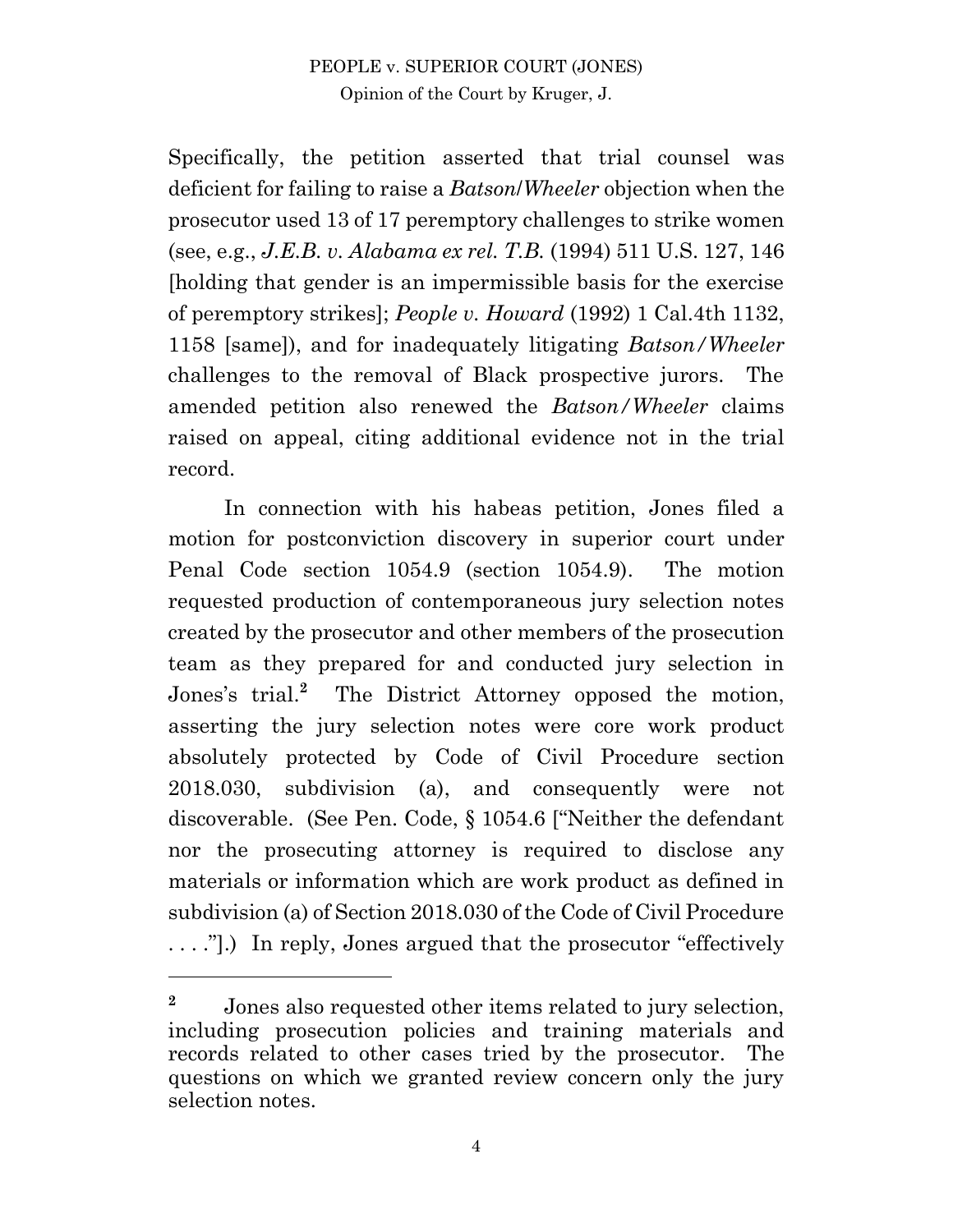waived" any work product privilege over the notes when he offered reasons for the challenged strikes that were based on notes of a juror rating system. Jones further argued the notes were subject to disclosure under Evidence Code section 771, which requires the production of any writing used to refresh the memory of a testifying witness, and that trial counsel would have been entitled to the jury selection notes if counsel had requested them during the *Batson*/*Wheeler* hearing.

The trial court rejected the District Attorney's work product argument and granted Jones's motion. Voicing general agreement with Jones's arguments, the court determined that Jones was entitled to any notes "that could possibly impeach" the prosecutor's comments during the *Batson/Wheeler* hearings. The court observed that without such material, Jones would be unable to address the legitimacy of the prosecutor's reasons for striking prospective jurors.

The District Attorney petitioned for a writ of mandate and/or prohibition seeking to vacate the trial court's order. The Court of Appeal summarily denied the petition. We granted the District Attorney's petition for review and transferred the matter to the Court of Appeal with instructions to issue an order to show cause.

In a published opinion, the Court of Appeal upheld the trial court's order. (*People v. Superior Court* (*Jones*) (2019) 34 Cal.App.5th 75 (*Jones*).) The Court of Appeal began by questioning "whether the work product privilege remains absolute when a court has an obligation to evaluate the intent of the prosecution, and the written mental impressions themselves may reveal an effort to unlawfully exclude prospective jurors based on race or gender." (*Id.* at p. 81.) The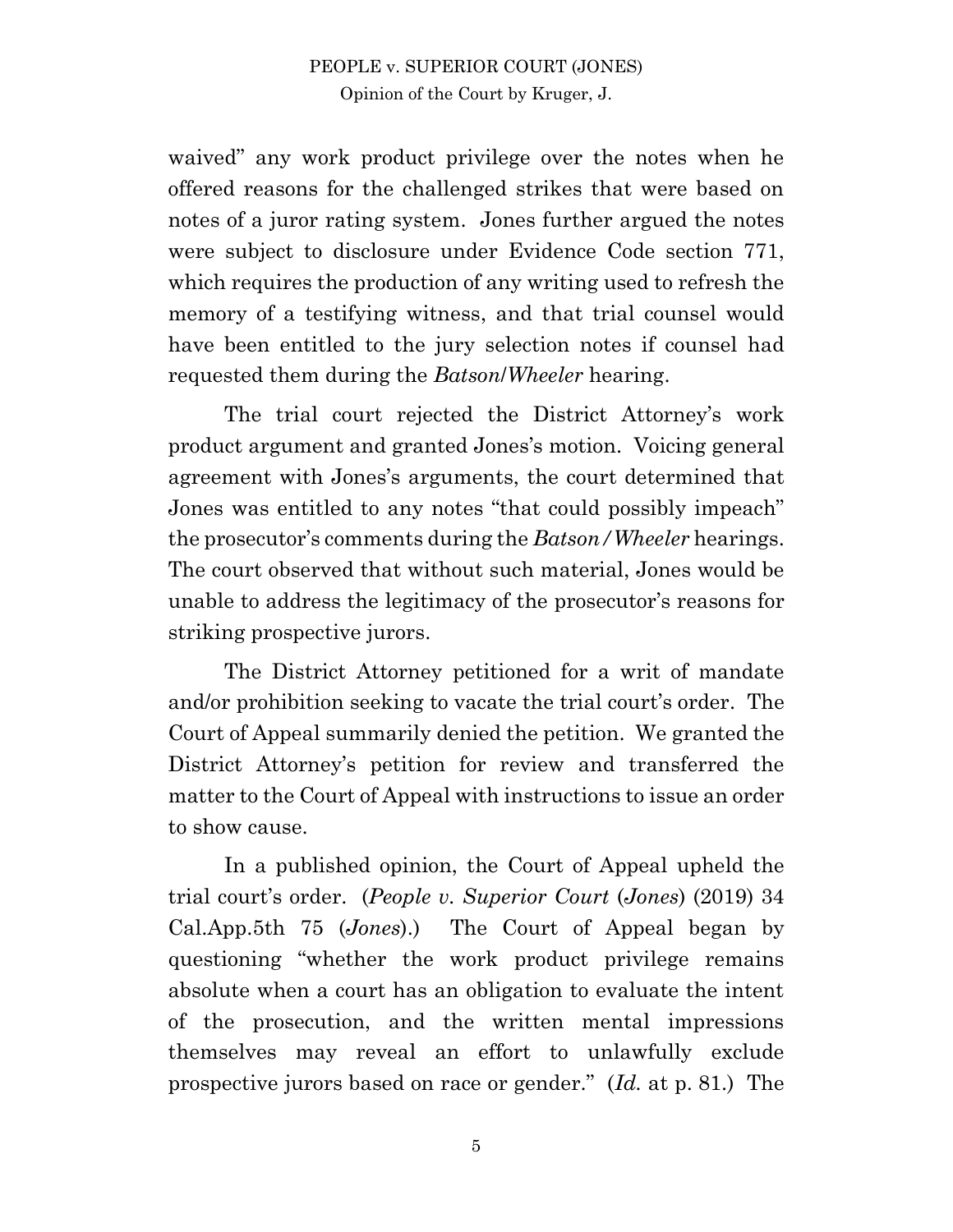court opined that to extend absolute work product protection to such writings, as opposed to writings reflecting the attorney's thoughts and opinions about the legal case or trial strategy, would be inconsistent with the nature of an inquiry that requires trial courts to evaluate the prosecutor's reasons for exercising challenged strikes. (*Id.* at p. 82.) But even assuming jury selection notes are otherwise nondiscoverable work product, the court went on to hold that the prosecution had waived work product protection. (*Id.* at p. 83.) Citing both Evidence Code section 771 and *United States v. Nobles* (1975) 422 U.S. 225, 239 (*Nobles*), the court reasoned that because the prosecutor had used his notes to refresh his recollection about the reasons for striking the challenged jurors and because he described the numerical evaluations detailed in those notes, the opposing party was entitled to see the notes upon request. (*Jones*, at pp. 83–85.)

We granted the District Attorney's petition for review to consider whether the trial court's disclosure order was permissible. In addressing this issue, the Court of Appeal applied an abuse of discretion standard, which is the usual standard for reviewing discovery rulings. (*Jones*, *supra*, 34 Cal.App.5th at p. 79.) But the particular discovery ruling at issue in this case encompasses various determinations including whether, as Jones has argued, the prosecution waived any applicable work product through its litigation conduct that arguably call for a more demanding standard of review. Several courts have treated claims regarding the waiver of work product protections and other privileges as mixed questions of law and fact subject to independent review on appeal. (See, e.g., *Behunin v. Superior Court* (2017) 9 Cal.App.5th 833, 842–843; *McKesson HBOC, Inc. v. Superior Court* (2004) 115 Cal.App.4th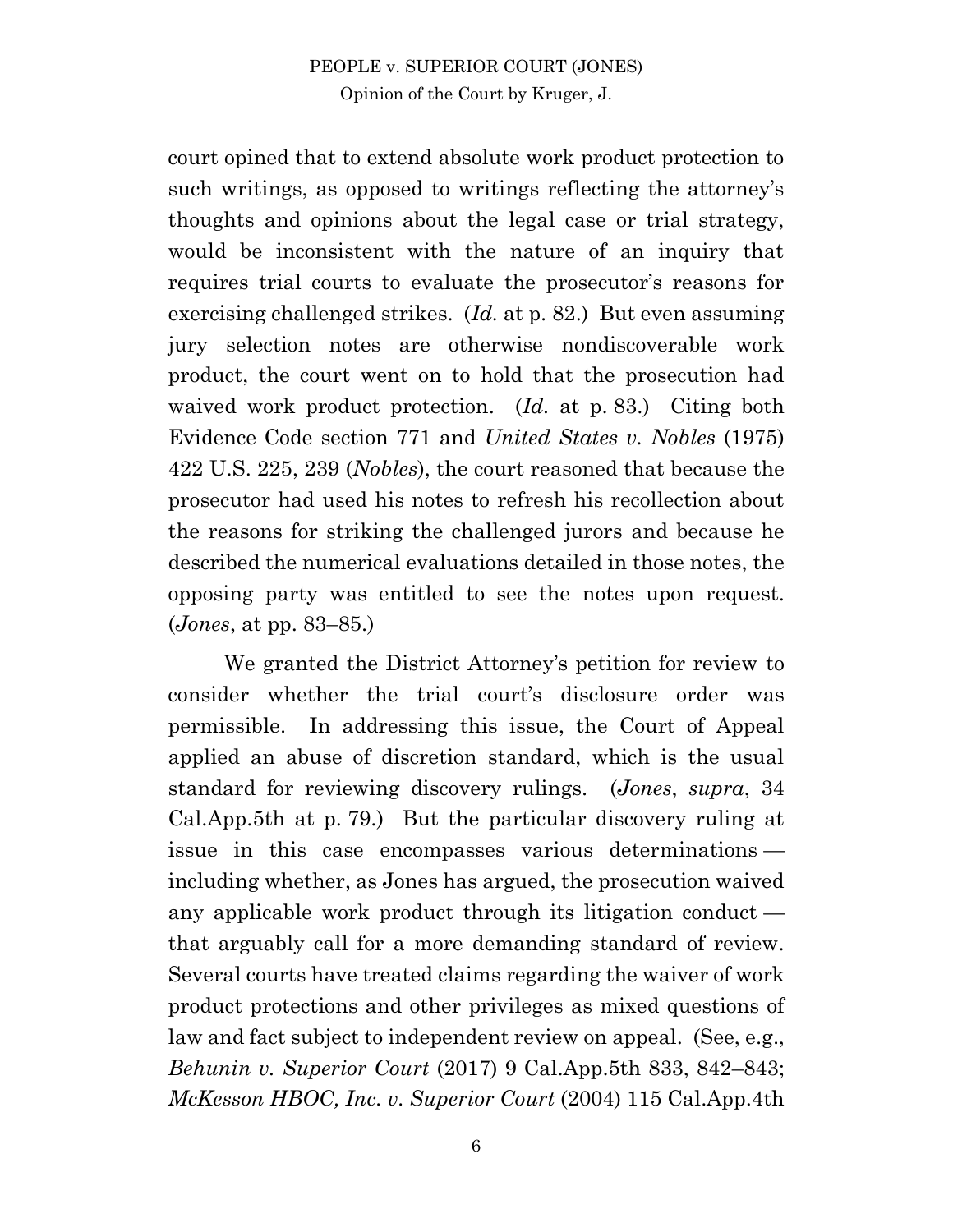1229, 1235–1236; *U.S. v. Sanmina Corp*. (9th Cir. 2020) 968 F.3d 1107, 1116; *U.S. v. Lara* (4th Cir. 2017) 850 F.3d 686, 690.) But not all courts are in accord. (See, e.g., *In re Chevron Corp*. (3d Cir. 2011) 633 F.3d 153, 161 [applying an abuse of discretion standard]; *In re Grand Jury Proceedings* (2d Cir. 2000) 219 F.3d 175, 182 [same].) We do not resolve the issue here, since neither party has briefed it and the answer is immaterial in any event. Whether we were to apply independent review or a more deferential standard, we would conclude the trial court properly ordered disclosure of the requested materials in order to ensure fair adjudication of Jones's *Batson/Wheeler* claims.

#### **II.**

More than four decades ago, this court in *Wheeler* held that the use of peremptory challenges to remove prospective jurors on the basis of race or other forms of group bias violates article I, section 16 of the California Constitution. (*Wheeler*, *supra*, 22 Cal.3d at pp. 276–277.) Several years later, the United States Supreme Court in *Batson* reached the same conclusion under the equal protection clause of the Fourteenth Amendment to the United States Constitution. (*Batson*, *supra*, 476 U.S. at p. 86.) As a result of these decisions, a litigant has the right to challenge an opponent's discriminatory use of peremptory challenges. But as both the United States Supreme Court and this court have repeatedly made clear, the harm of the practice is not limited to individual litigants. Discrimination in jury selection also does grievous injury to the jurors and to "the very integrity of the courts" charged with ensuring equal justice for all comers in a diverse society. (*Miller-El v. Dretke* (2005) 545 U.S. 231, 238 (*Miller-El*); accord, *People v. Gutierrez* (2017) 2 Cal.5th 1150, 1154.)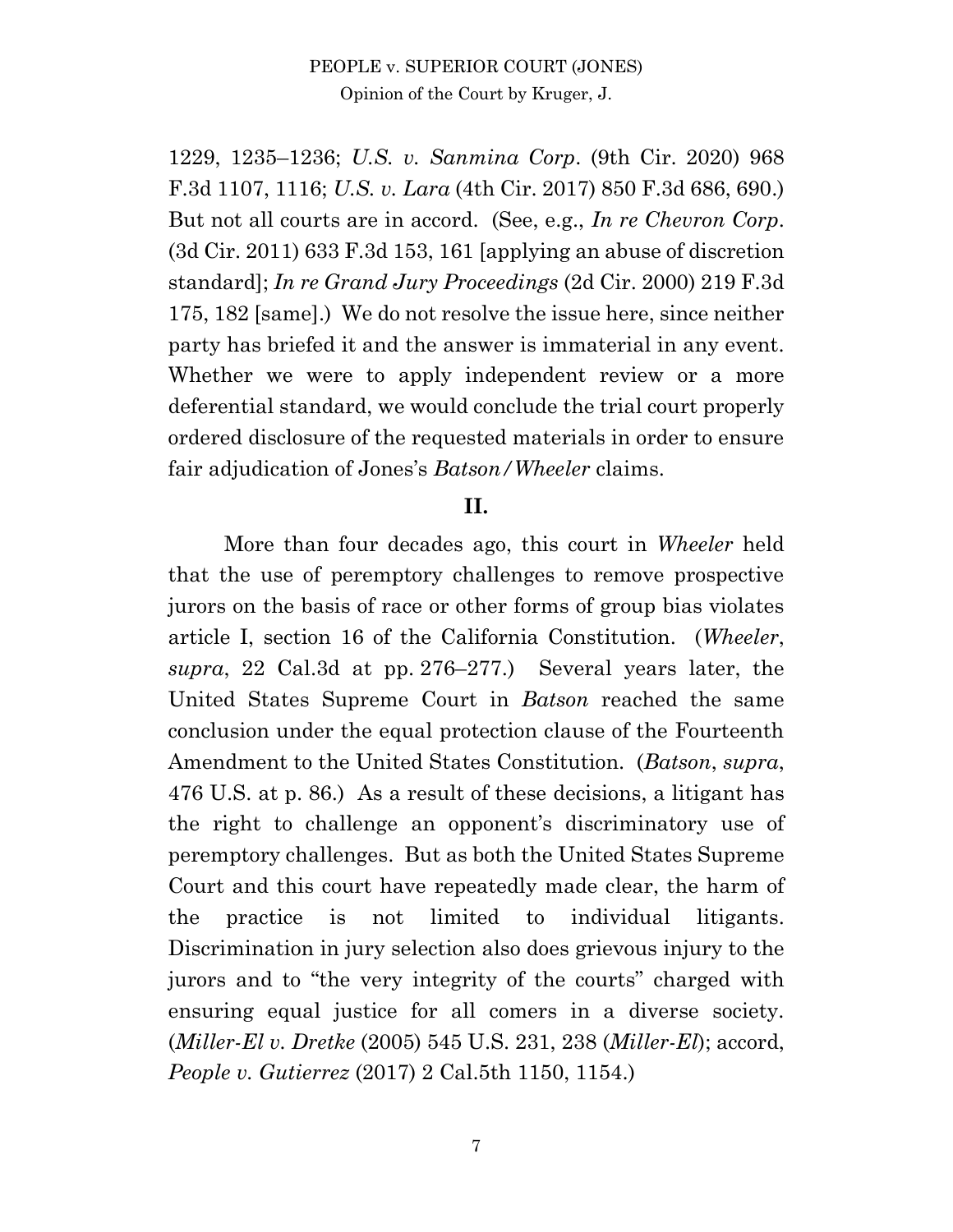Courts employ a three-step inquiry to uncover unconstitutional discrimination in the exercise of peremptory strikes. Once a defendant has made out a prima facie case of discrimination, the burden shifts to the prosecution to provide a neutral justification for the strike; the trial court must then decide whether purposeful discrimination has occurred. (*Johnson v. California* (2005) 545 U.S. 162, 168; *People v. Williams*, *supra*, 58 Cal.4th at p. 280.)

Although this burden-shifting framework is well established, experience has demonstrated "the practical difficulty of ferreting out discrimination in selections discretionary by nature, and choices subject to myriad legitimate influences." (*Miller-El*, *supra*, 545 U.S. at p. 238.) Assessing an attorney's motivation for striking a juror, as required at *Batson*'s third step, is often a sensitive and challenging inquiry.**<sup>3</sup>** The trial court must discern the motives of the striking attorney by "assess[ing] the plausibility of [the attorney's proffered] reason in light of all evidence with a bearing on it." (*Id*. at p. 252.) Considering "all evidence with a bearing" on the attorney's motives typically requires the trial court to evaluate factors such as the attorney's demeanor, the plausibility of his or her explanations, as well as the court's own observations, if any, about the struck juror as compared with the other jurors in the venire. (*Ibid.*; see also *People v. Lenix* (2008) 44 Cal.4th 602, 613.) A trial judge may also further question the

**<sup>3</sup>** As the trial judge remarked in this case: "I will tell you, as a long time trial judge, this is a very difficult issue for trial judges to deal with because you have an attorney at sidebar and he or she is making representations to you as to why a peremptory challenge was made, and it's always been, for this Court, a very uncomfortable sidebar."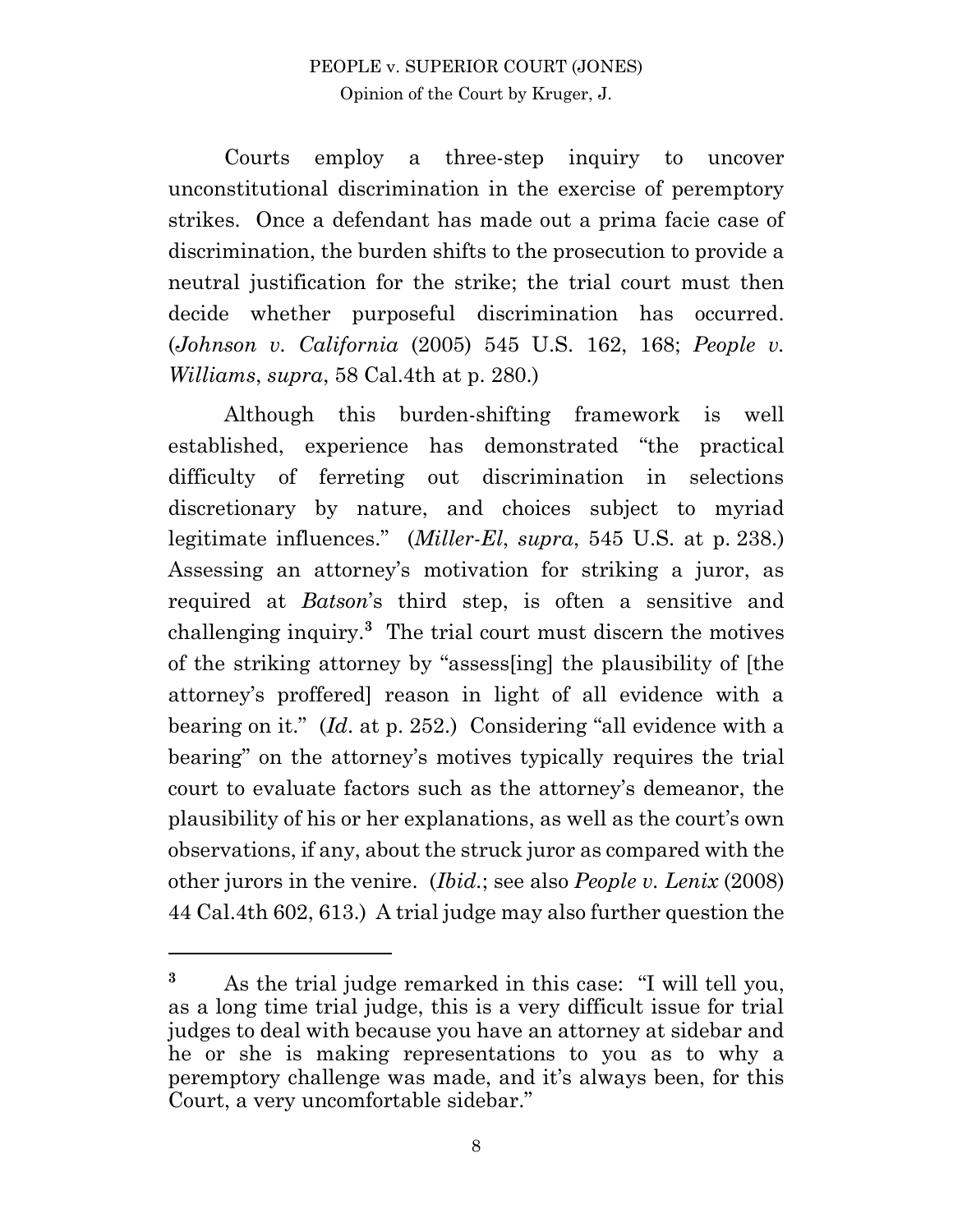attorney on any particular proffered rationale for a challenged strike and may rely on the judge's own experiences both as an attorney and on the bench. " 'Usually, "the issue comes down to whether the trial court finds the prosecutor's race-neutral explanations to be credible." ' " (*People v. Smith* (2018) 4 Cal.5th 1134, 1147, quoting *Miller*-*El v. Cockrell* (2003) 537 U.S. 322, 339.)

While a trial court's determination at *Batson*/*Wheeler*'s third step is ordinarily made on the basis of oral representations and personal observation, appellate and postconviction review is often confined to the written record. Although not limited to the precise arguments or evidence presented to the trial court on the challenged peremptory strikes (see, e.g., *People v. Lenix*, *supra*, 44 Cal.4th at p. 622), reviewing courts are generally constrained to "rely on the good judgment of the trial courts to distinguish bona fide reasons for such peremptories from sham excuses belatedly contrived to avoid admitting acts of group discrimination" (*Wheeler*, *supra*, 22 Cal.3d at p. 282).In some cases, limitations in the trial record may make it difficult for a reviewing court to fully evaluate a claim of *Batson*/*Wheeler* error.

Attorneys and courts have, on various occasions, relied on jury selection notes to provide additional evidentiary support for *Batson*/*Wheeler* claims raised on appeal or in postconviction proceedings. Recent decisions of the United States Supreme Court offer important examples. In *Miller-El*, *supra*, 545 U.S. 231, for instance, the court granted federal habeas relief to a prisoner who alleged that prosecutors impermissibly struck Black veniremembers on the basis of race at his trial many years earlier. In reaching that conclusion, the high court cited considerable evidence bearing on the issue of discrimination,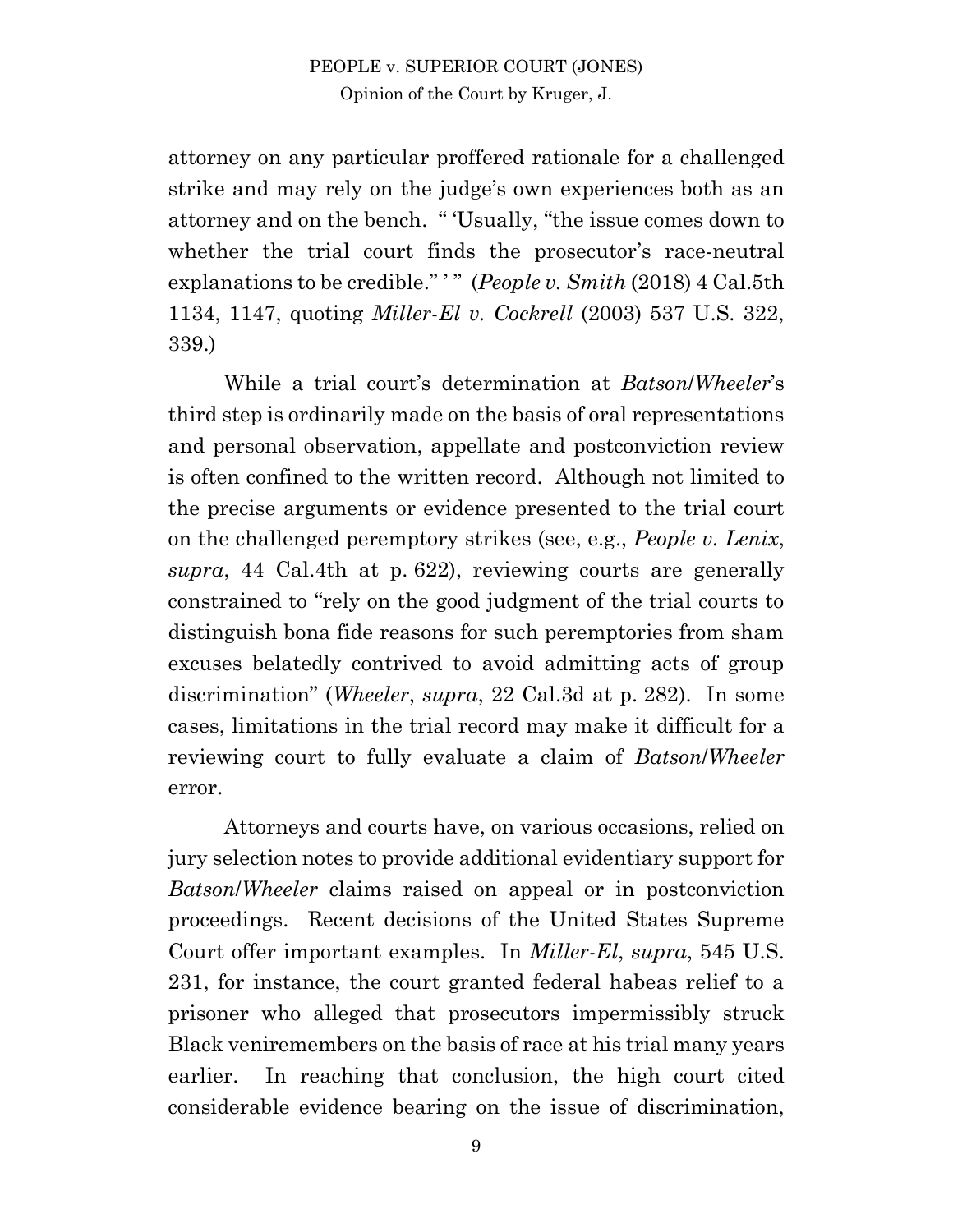including the prosecutor's notations on jury cards indicating the race of each veniremember. The high court observed that "the prosecutors' own notes proclaim that [an] emphasis on race was on their minds when they considered every potential juror." (*Id.*  at p. 266.)

In granting the discovery order in this case, the trial court pointed specifically to *Foster v. Chatman* (2016) 578 U.S. 488 [136 S.Ct. 1737] (*Foster*), in which the prosecution's jury selection notes formed the centerpiece of the petitioner's claim on habeas. The prosecution's jury selection file, which petitioner had obtained through a public records request, unambiguously revealed the role race played in the prosecution's decisionmaking process. The prosecutor had used a highlighter to identify all of the Black prospective jurors, with the legend stating that the highlighting " 'represents Blacks.' " (*Id.* at p. 1744.) Additionally, the letter B appeared next to each Black prospective juror's name. On the questionnaires of Black jurors, the "juror's response indicating his or her race had been circled." (*Ibid*.) There were also handwritten notes indicating the prosecution's aversion to seating Black jurors, an investigator's draft affidavit explaining who to select " '[i]f it comes down to having to pick one of the black jurors," and notes that put an N (allegedly for no) next to every prospective Black juror's name. (*Ibid.*)

Rejecting the state's entreaties to ignore the jury selection file, the high court concluded that the file was not only relevant, but dispositive; the prosecutor's notes revealed a singular focus on the jurors' race that "plainly demonstrate[d] a concerted effort to keep black prospective jurors off the jury." (*Foster*, *supra*, 136 S.Ct. at p. 1755; see *ibid.* ["The contents of the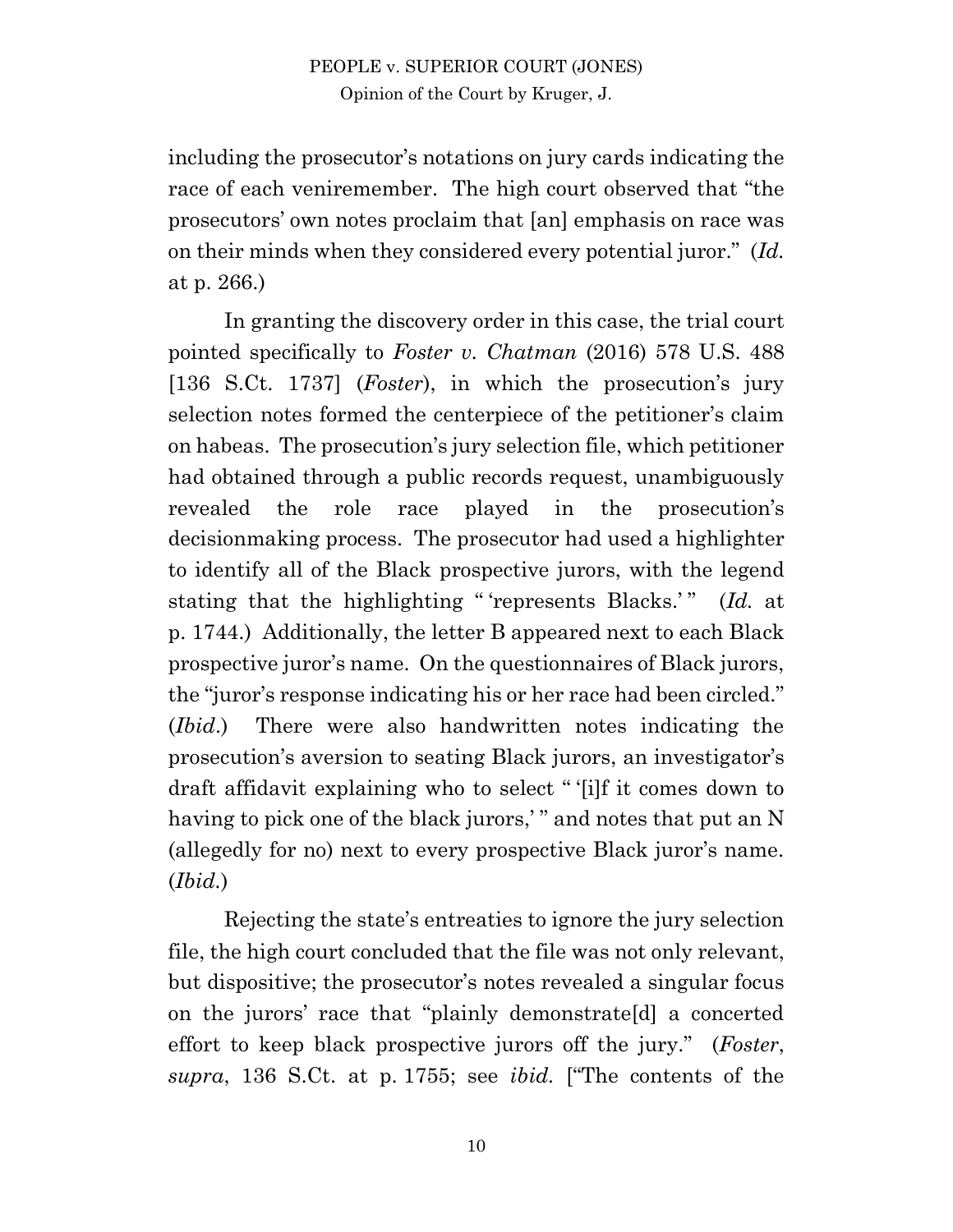prosecution's file . . . plainly belie the State's claim that it exercised its strikes in a 'color-blind' manner."].)

These cases offer particularly prominent examples of how jury notes can shed light on an attorney's contemporaneous motives in striking a prospective juror, but they are not isolated ones. In *Mitcham v. Davis* (N.D.Cal. 2015) 103 F.Supp.3d 1091, for instance, the federal court reviewed the prosecutor's jury selection notes before granting habeas relief to a California prisoner on *Batson*-related grounds. The notes revealed that the prosecutor had kept track of the race of the Black jurors but not of other jurors and had rated every Black juror as unacceptable. The prosecutor's notes during the voir dire of one Black juror stated: " 'Keep if necessary to avoid *Wheeler* — She would try to be fair.'" (*Id.* at p. 1097.) The notes also revealed evidence of racial bias in the striking of certain White jurors with Black relatives; next to one White juror, he wrote: " 'Think her husband is black.'" (*Ibid.*)

Jones directs us to other cases in which courts in this state and elsewhere have found probative evidence in jury selection notes. **<sup>4</sup>** Many — though not all — of these cases involve similar claims of racial bias bolstered by jury selection notes. In one case, initially tried in 2002 in North Carolina and overturned on collateral review in 2020, newly disclosed jury selection notes revealed that prosecutors had described Black veniremembers in starkly derogatory terms compared with similarly situated White veniremembers. For example, a prospective Black juror with a criminal record was labeled a "thug[]" while a White venireman who prosecutors noted had an "ext[ensive] [criminal]

**<sup>4</sup>** We granted Jones's request to take judicial notice of several unpublished opinions and pleadings as relevant to this appeal.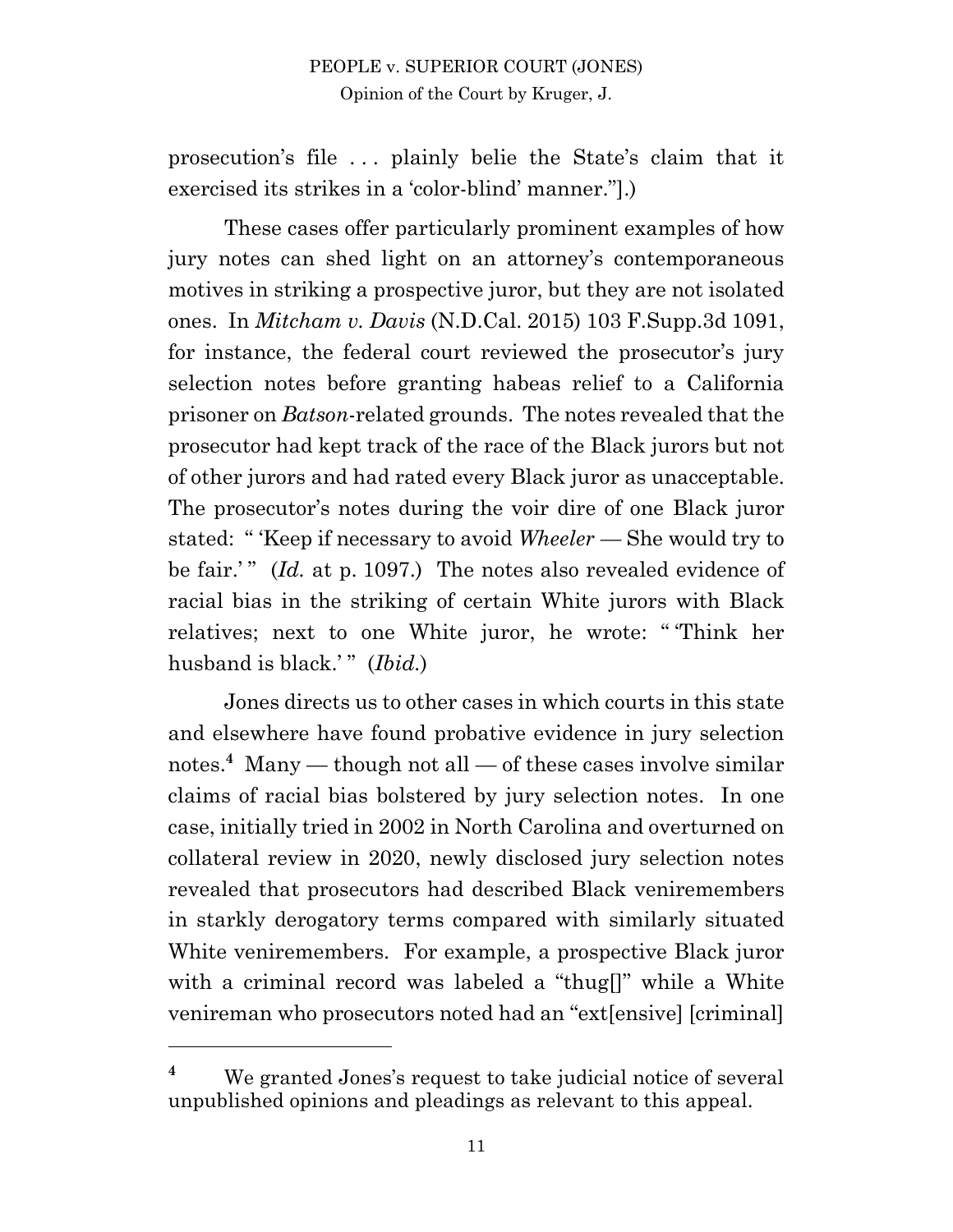record" was described as a "n[e'er] do well." Similarly, prosecution notes described a prospective Black juror as a "blk. Wino — drugs," but a White veniremember with a drinking problem as "drinks — country boy — OK."

In another case, a Georgia court concluded that jury selection notes contributed to the "undeniable" evidence of discrimination. (*State v. Gates* (Ga.Super.Ct., Jan. 10, 2019, No. SU-75-CR38335) 2019 Ga.Super. LEXIS 420, p. \*4 [Order on Defendant's Extraordinary Motion for New Trial].)**<sup>5</sup>** In 1977, Johnny Lee Gates, a Black man, was convicted of murder by an all-White jury following a three-day trial and sentenced to death. Jury selection notes revealed that the prosecutor indicated the race and sex of each prospective juror in his notes, using the letter W for White prospective jurors and the letter N to indicate that prospective jurors were Black. The prosecutor described the Black jurors in derogatory terms and gave every Black juror the prosecution's lowest juror rating, while giving the lowest rating to only one of the 43 prospective White jurors.

In each of these cases, the jury selection notes proved important in litigating a claim of discrimination many years after the fact. But as is true of any other type of evidence, jury selection notes may be relevant to the inquiry even when they do not contain a smoking gun. Nor are jury selection notes necessarily relevant only to prove improper motivation; they

**<sup>5</sup>** Because Gates's trial occurred before *Batson*, the trial court applied the standard set forth in *Swain v. Alabama* (1965) 380 U.S. 202, and therefore considered evidence of systemic discrimination, including evidence of jury selection notes for trials other than Gates's. Although the court found Gates had demonstrated discrimination in jury selection, the court ultimately rejected Gates's claim for procedural reasons.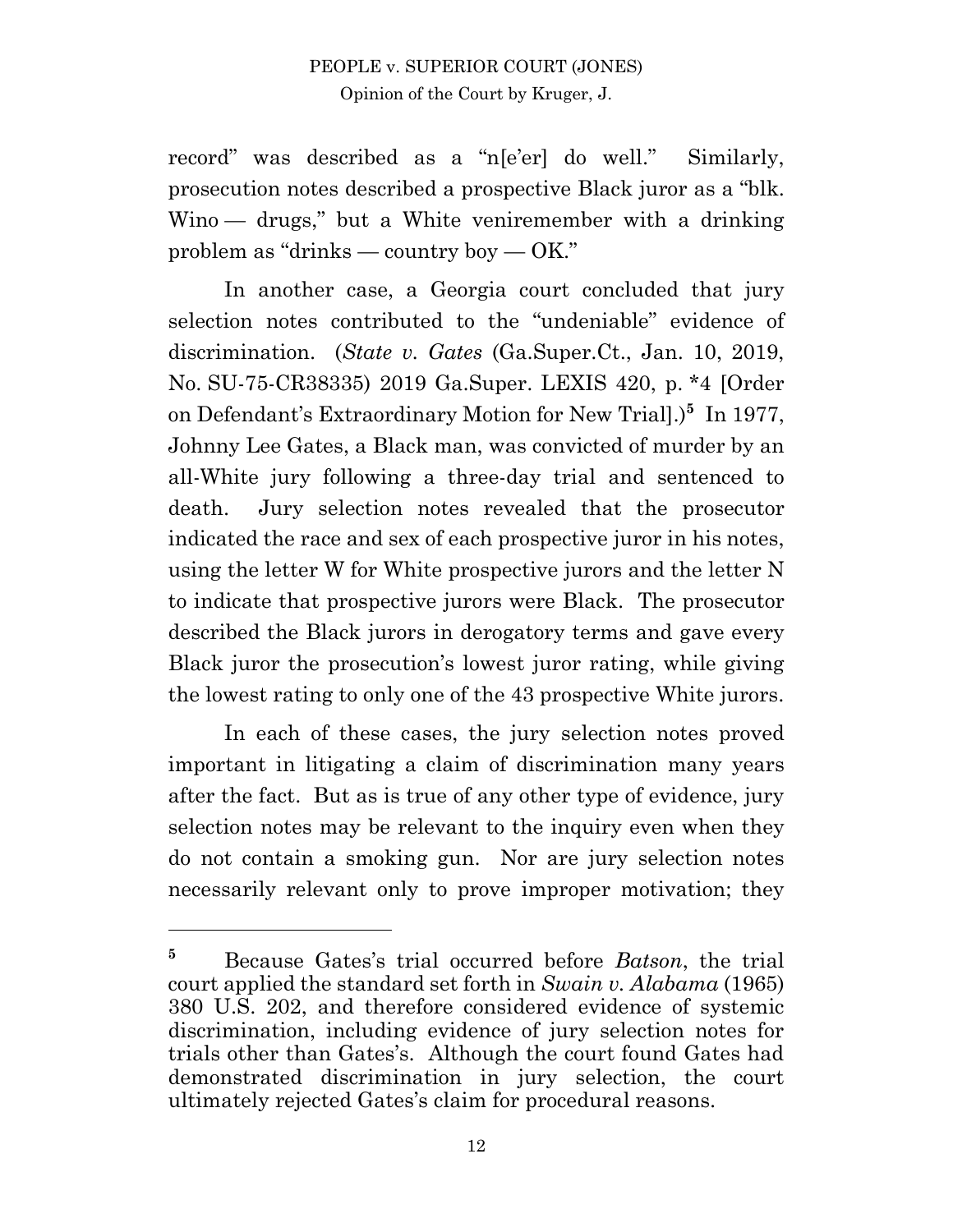may also counter claims of racial bias. For example, in *In re Freeman* (2006) 38 Cal.4th 630, the petitioner claimed the prosecutor had struck prospective jurors he believed were Jewish. We concluded that the petitioner did not meet his burden to show improperly motivated strikes in part because the prosecutor's notes revealed detailed observations about individual veniremembers' characteristics but made neither explicit nor implicit reference to the religion of prospective jurors he ultimately excused. (*Id.* at pp. 642–644.) **6**

The District Attorney in this case agrees that when jury selection notes are available, they often prove relevant, and sometimes dispositive, particularly in adjudicating *Batson/Wheeler* claims on postconviction review. But as the District Attorney correctly notes, neither *Foster* nor any other case binding on this court answers the question when, precisely, jury selection notes must be made available for purposes of the Batson/*Wheeler* inquiry.<sup>7</sup> We now turn to that question as it is presented in this case.

**<sup>6</sup>** We note that recording prospective jurors' race, gender, or other characteristics may be benign and may also assist in the evaluation of *Batson*/*Wheeler* motions by making a complete record of the composition of the venire and the seated jury.

**<sup>7</sup>** As explained above, the petitioner in *Foster* obtained jury selection notes through a public records request. This case raises no question about the availability of the notes under California's Public Records Act (Gov. Code, § 6250 et seq.).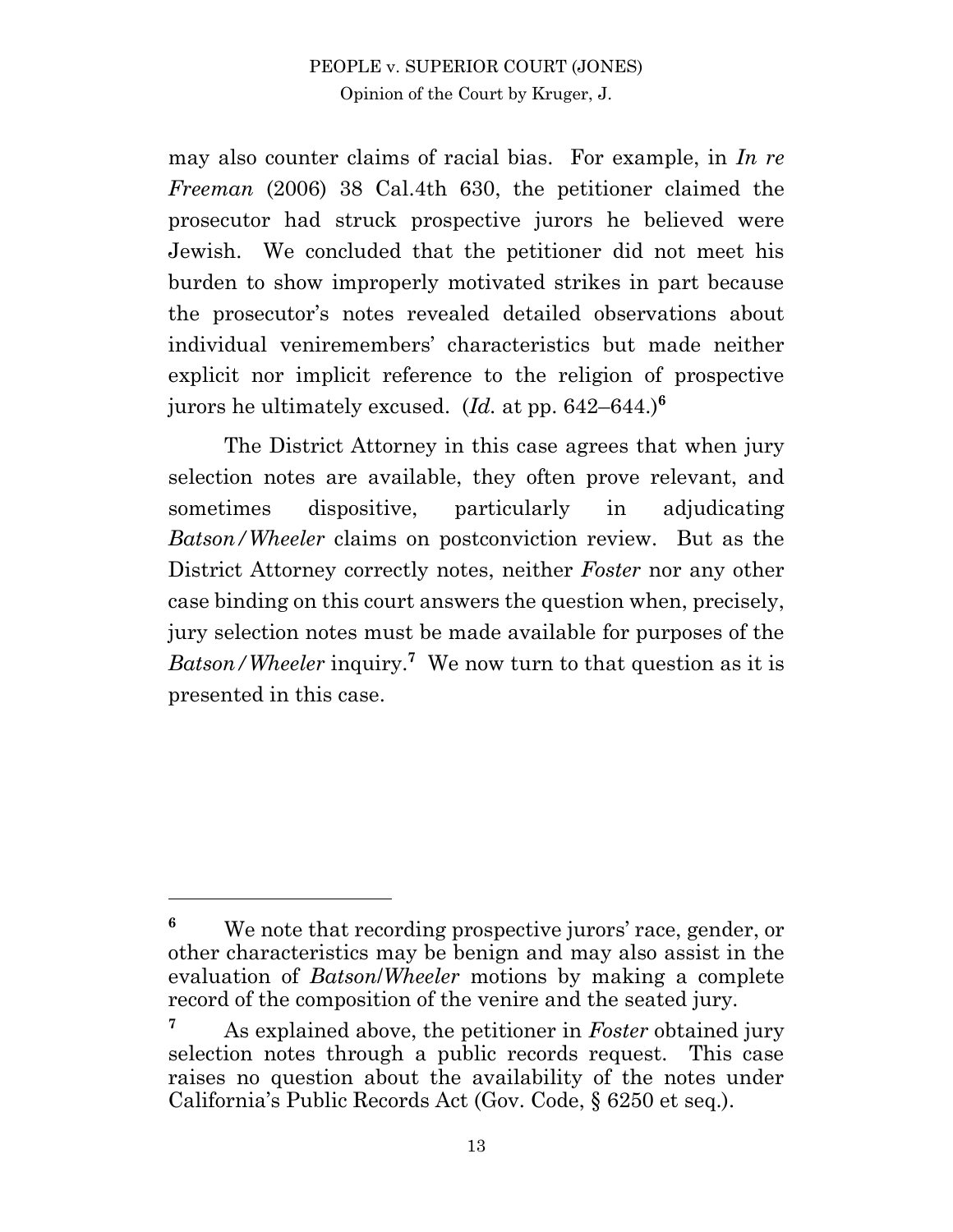### **III.**

The question here arises from a request for postconviction discovery under section  $1054.9$ <sup>8</sup> Section  $1054.9$  authorizes postconviction discovery in certain felony cases but identifies the scope of discoverable materials as those "materials in the possession of the prosecution and law enforcement authorities to which the same defendant would have been entitled at time of trial." (*Id.*, subd. (c); see *id.*, subd. (a); *In re Steele* (2004) 32 Cal.4th 682, 690 (*Steele*).) The District Attorney contends that Jones is not entitled to jury selection notes because Penal Code section 1054.6 specifies that, under the statutory discovery rules, "[n]either the defendant nor the prosecuting attorney is required to disclose any materials or information which are work product as defined in subdivision (a) of Section 2018.030 of the Code of Civil Procedure." The District Attorney argues the notes constitute protected work product as defined in Code of Civil Procedure section 2018.030, subdivision (a) and the court therefore may not order their disclosure. **9**

**<sup>8</sup>** We are concerned in particular with postconviction discovery sought before an order to show cause issues. We express no view regarding the available scope of discovery after issuance of an order to show cause. (See *In re Scott* (2003) 29 Cal.4th 783, 813 [after order to show cause issues, the "scope of discovery in habeas corpus proceedings has generally been resolved on a case-by-case basis" and referees may fashion fair discovery rules to govern the proceedings]; see *id.* at p. 814.)

<sup>&</sup>lt;sup>9</sup> The District Attorney alternatively suggests that the jury selection notes are not subject to postconviction discovery orders because they are not included in the list of mandatory pretrial discovery materials that Penal Code section 1054.1 requires the prosecution to provide even absent a disclosure request. But as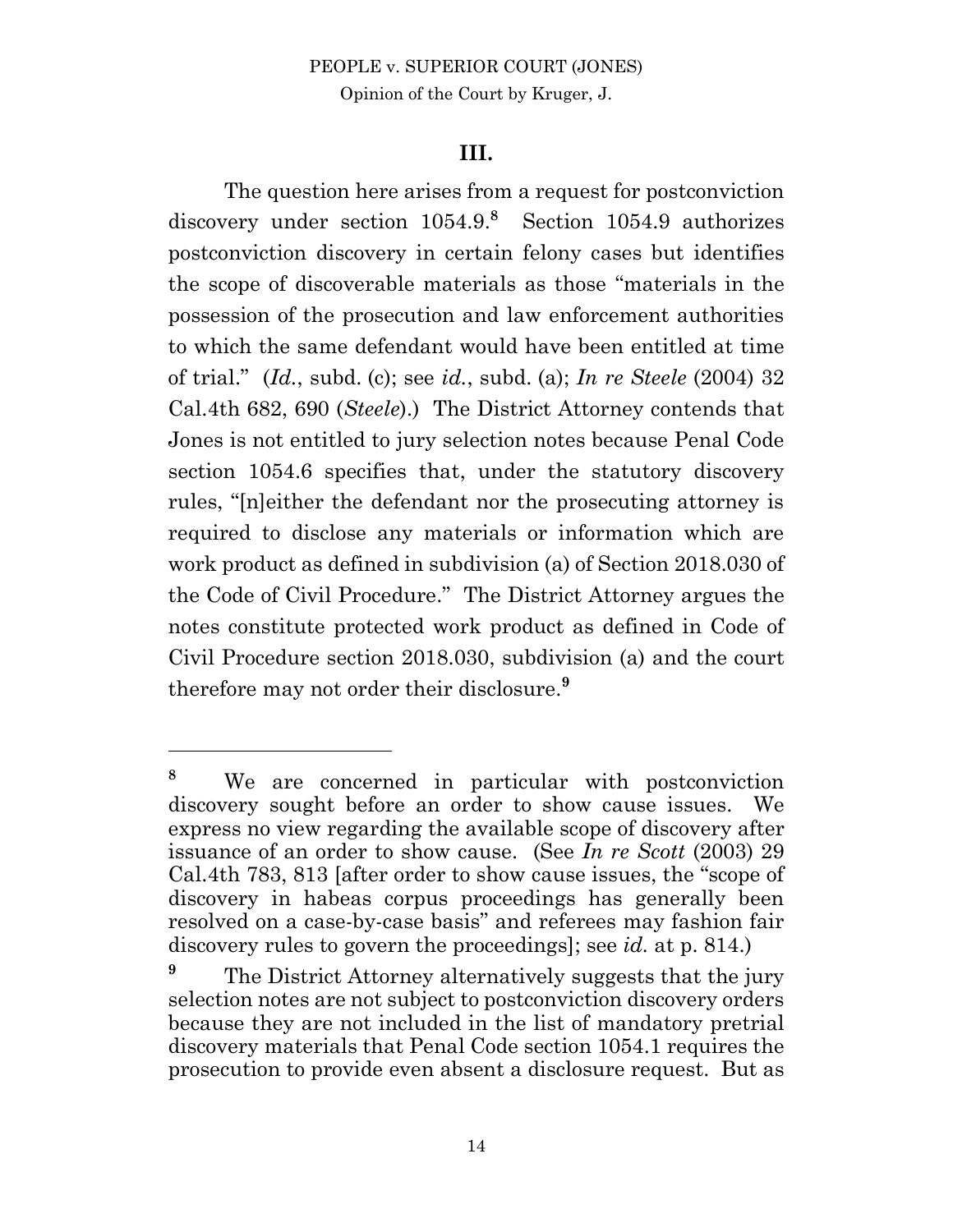The work product doctrine now codified in Code of Civil Procedure section 2018.030 was initially developed by courts. In an influential statement of the doctrine, the United States Supreme Court described the rationale as follows: "[I]t is essential that a lawyer work with a certain degree of privacy, free from unnecessary intrusion by opposing parties and their counsel. Proper preparation of a client's case demands that he assemble information, sift what he considers to be the relevant from the irrelevant facts, prepare his legal theories and plan his strategy without undue and needless interference." (*Hickman v. Taylor* (1947) 329 U.S. 495, 510–511; see *Coito v. Superior Court* (2012) 54 Cal.4th 480, 489–494 (*Coito*) [recounting the history of work product doctrine.) When the Legislature later codified the doctrine, it assigned attorney work product either absolute or qualified protection, depending on the type of material at issue. "Absolute protection is afforded to writings

we explained in *Steele*, postconviction discovery under section 1054.9 is not limited to materials the prosecution had "a statutory duty to provide" at the time of trial; postconviction discovery also extends to, among other things, materials "to which the defendant would have been entitled at time of trial had the defendant specifically requested them." (*Steele*, *supra*, 32 Cal.4th at pp. 695, 697.) The criminal discovery statutes expressly recognize that the availability of discovery may be governed by "other express statutory provisions" and constitutional mandates. (Pen. Code, § 1054, subd. (e).) In short, the fact that jury selection notes are not included in Penal Code section 1054.1 as items of mandatory pretrial discovery, along with witness lists and defendant statements, does not mean that the jury selection notes are not discoverable under section 1054.9. The District Attorney raises no other argument that the governing statutes preclude the disclosure of the notes, and we do not consider any statutory arguments that have not been raised.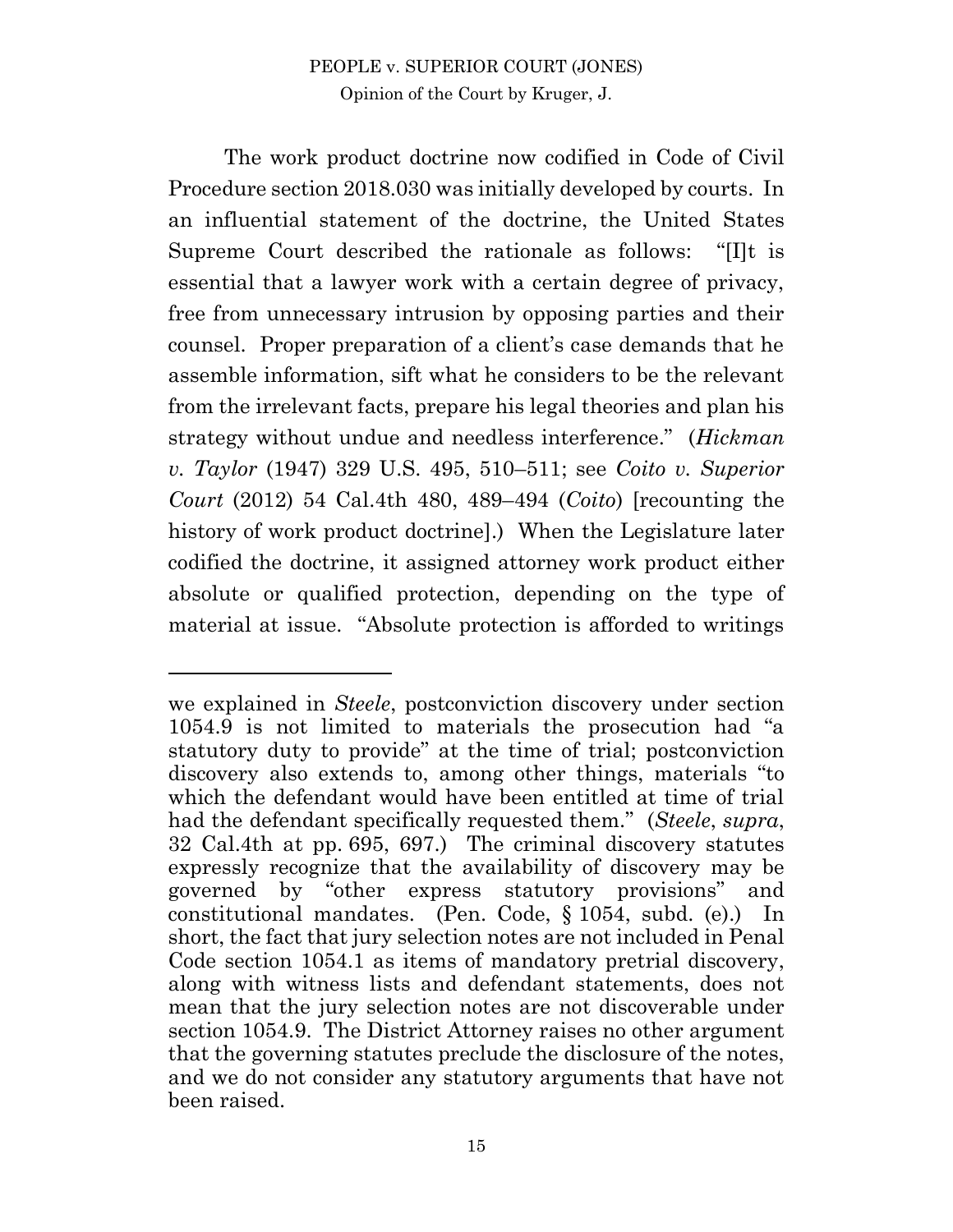that reflect 'an attorney's impressions, conclusions, opinions, or legal research or theories.' ([Code Civ. Proc.,] § 2018.030, subd. (a).) All other work product receives qualified protection; such material 'is not discoverable unless the court determines that denial of discovery will unfairly prejudice the party seeking discovery in preparing that party's claim or defense or will result in an injustice.' (§ 2018.030, subd. (b).)" (*Coito*, at p. 485.)

The District Attorney asserts that jury selection notes are writings entitled to absolute protection under Code of Civil Procedure section 2018.030, subdivision (a) because they reveal an attorney's opinions and impressions of potential jurors. Jones, for his part, argues that the work product doctrine does not reach opinions and impressions of jurors, as opposed to opinions and impressions of the legal case. He characterizes the District Attorney's opposing view as overly broad and unmoored from the doctrine's central purposes — namely, to allow attorneys to prepare their cases for trial and to prevent their opponents from free-riding on their efforts. (See Code Civ. Proc., § 2018.020.)

We need not resolve this broad dispute about the reach of work product protection to answer the question before us, which concerns one party's invocation of the work product doctrine to shield matters it had put in issue during the litigation of the *Batson/Wheeler* challenge. Even if we assume that jury selection notes are protected work product as defined by Code of Civil Procedure section 2018.030, subdivision (a), we nonetheless agree with the courts below that the prosecutor in this case impliedly waived any work product protection when he justified his peremptory challenges by putting in issue information the District Attorney now seeks to withhold as confidential in postconviction discovery.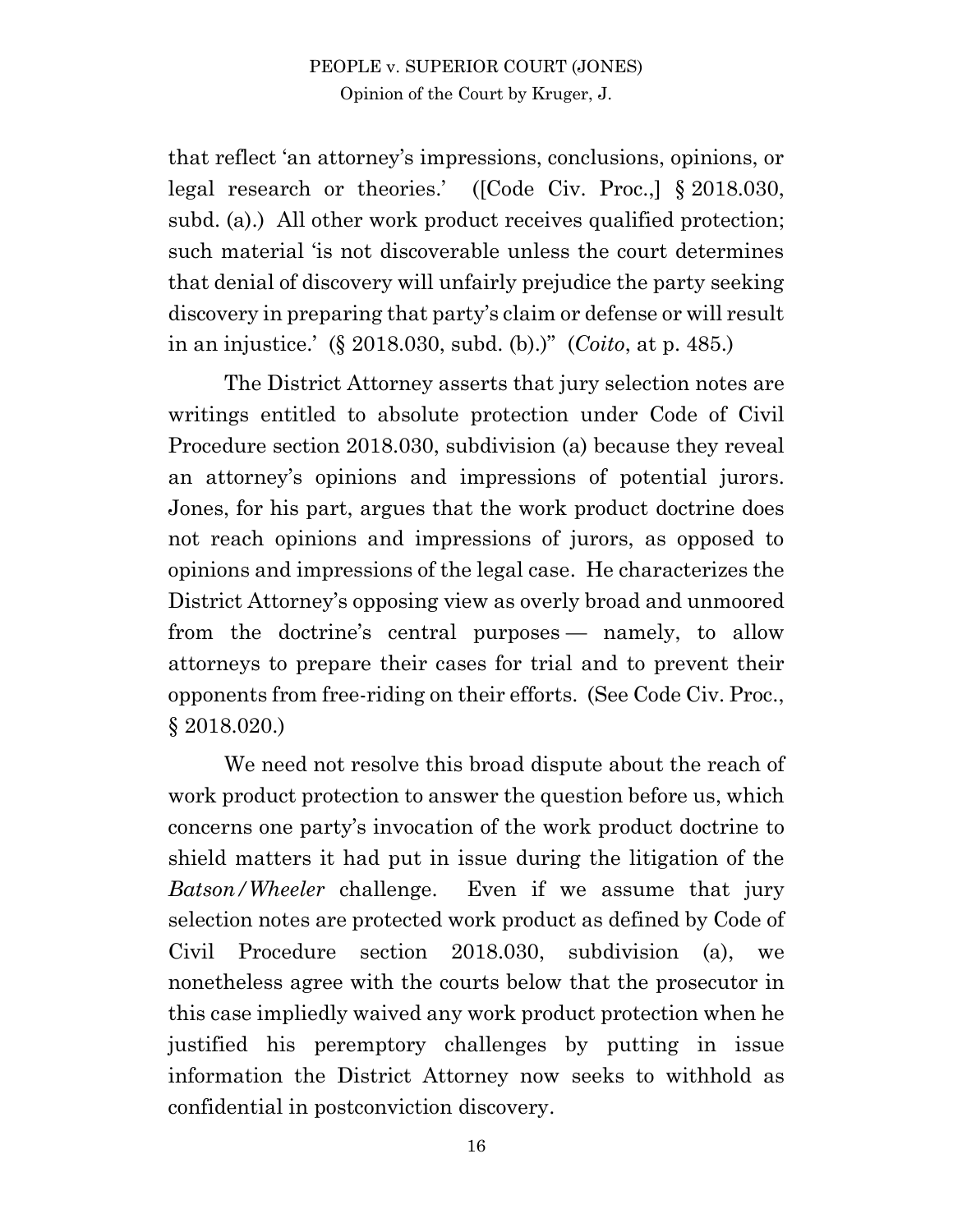Although the work product statute does not directly address the issue of waiver, it is well established that work product protection, like other forms of privilege, can be waived through conduct. (See *Ardon v. City of Los Angeles* (2016) 62 Cal.4th 1176, 1186 (*Ardon*); *Rico v. Mitsubishi Motors Corp*. (2007) 42 Cal.4th 807; *BP Alaska Exploration, Inc. v. Superior Court* (1988) 199 Cal.App.3d 1240, 1254.) Waiver may be found where the privilege holder, without coercion, discloses a significant part of the communication to another person. (*Labor & Workforce Development Agency v. Superior Court* (2018) 19 Cal.App.5th 12, 35–36; cf. Evid. Code, § 912, subd. (a) [setting out the same waiver standard for enumerated forms of privilege, not including work product protection].) An implied waiver may also be found when a party "has put the otherwise privileged communication directly at issue and . . . disclosure is essential for a fair adjudication of the action." (*Southern Cal. Gas Co. v. Public Utilities Com.* (1990) 50 Cal.3d 31, 40, citing *Mitchell v. Superior Court* (1984) 37 Cal.3d 591, 609 (*Mitchell*).)

Much like the work product doctrine itself, this second theory of implied waiver is premised on the need to protect the integrity of the judicial proceeding. The cases recognize that allowing one party to rely on a document to establish key facts while simultaneously shielding that same document from the other side works an unfair adversarial advantage. Considerations of basic fairness accordingly "may require disclosure of otherwise privileged information or communications where [a party] has placed in issue a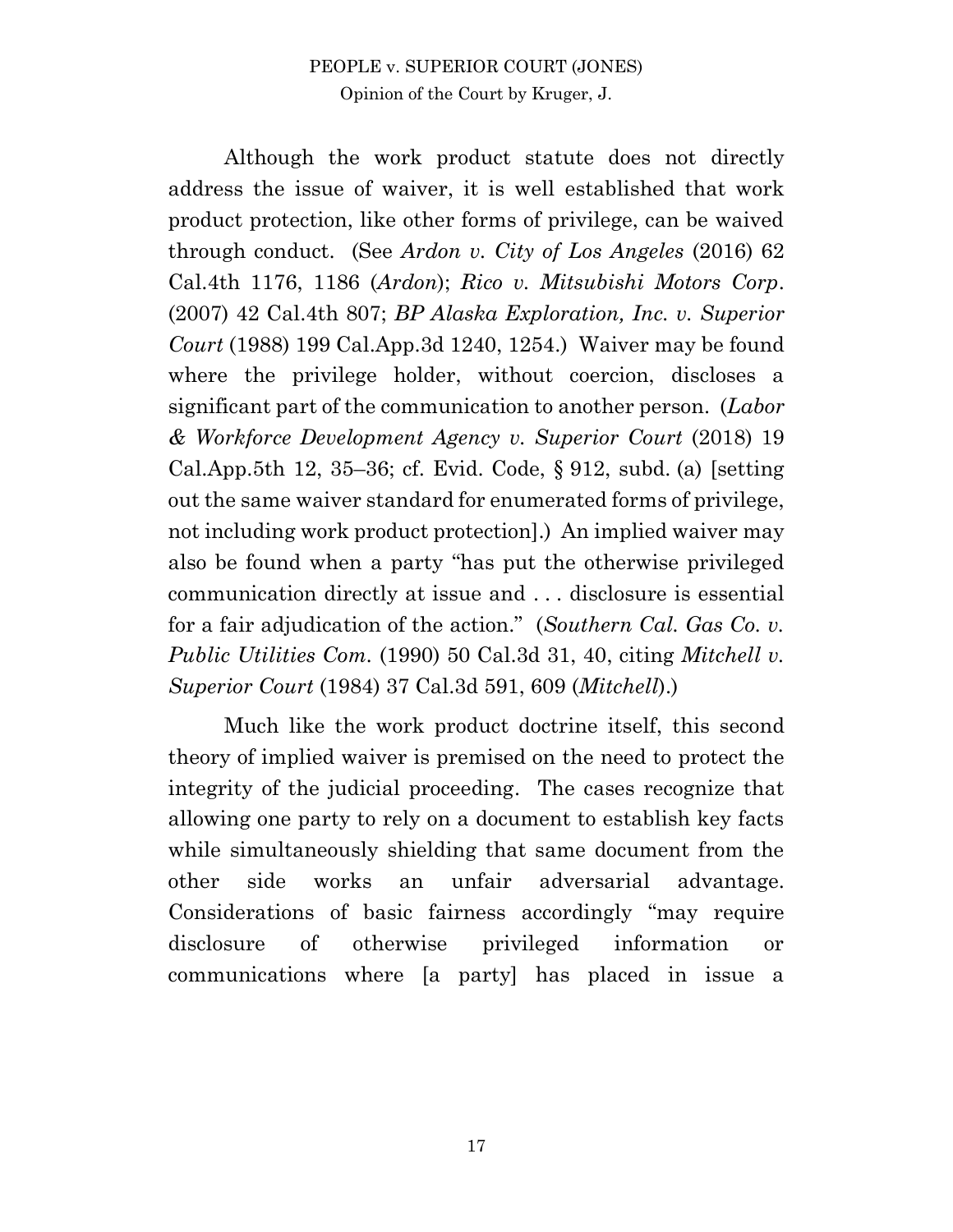communication which goes to the heart of the claim in controversy." (*Mitchell*, *supra*, 37 Cal.3d at p. 604.)**<sup>10</sup>**

Courts have found implied waiver in a variety of litigation contexts. In *Nobles*, for example, the United States Supreme Court rejected an argument that criminal defense counsel could simultaneously rely on a testifying defense investigator to impeach the credibility of a critical prosecution witness while also claiming the investigator's report was protected by the work product doctrine. The court explained: "At its core, the workproduct doctrine shelters the mental processes of the attorney, providing a privileged area within which he can analyze and prepare his client's case. But the doctrine is an intensely practical one, grounded in the realities of litigation in our adversary system.... [1] ... Respondent, by electing to present the investigator as a witness, waived the privilege with respect to matters covered in his testimony. Respondent can no more advance the work-product doctrine to sustain a unilateral testimonial use of work-product materials than he could elect to testify in his own behalf and thereafter assert his Fifth Amendment privilege to resist cross-examination on matters reasonably related to those brought out in direct examination." (*Nobles*, *supra*, 422 U.S. at pp. 238–240, fn. omitted.)**<sup>11</sup>**

**<sup>10</sup>** The Legislature has similarly determined that tendering a particular issue in a proceeding waives certain privileges. (See, e.g., Evid. Code, §§ 958, 996, 1016.)

**<sup>11</sup>** The *Nobles* court explained that waiver "normally" does not extend to counsel's use during trial of "notes, documents, and other internal materials prepared to present adequately his client's case." (*Nobles*, *supra*, 422 U.S. at p. 239, fn. 14.) We likewise affirm that "[w]hat constitutes a waiver with respect to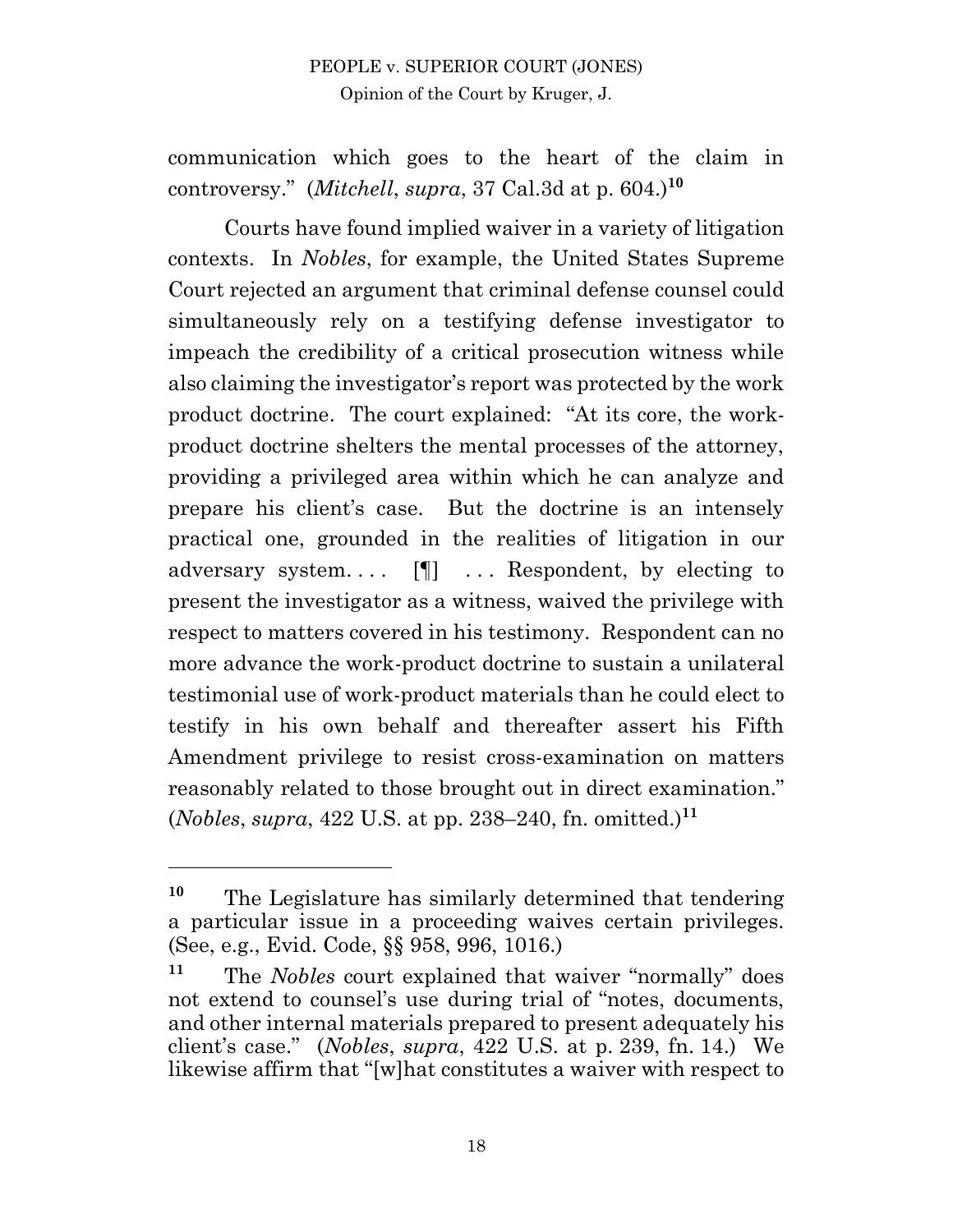*Wellpoint Health Networks, Inc. v. Superior Court* (1997) 59 Cal.App.4th 110 is also instructive. The plaintiff in *Wellpoint*  brought an employment discrimination action in which the employer raised an affirmative defense based on corrective action it had taken in response to an internal investigation. The plaintiff sought production of the investigative reports. Overruling the employer's claims of privilege, the Court of Appeal concluded the plaintiff was entitled to the reports. It reasoned that the "adequacy or thoroughness of a defendant's investigation of plaintiff's claim," while typically "irrelevant" to most civil actions, is highly relevant "*if* the employer chooses to defend by establishing that it took reasonable corrective or remedial action." (*Id.* at p. 126, italics added.) By raising this defense, the employer had "inject[ed] into the lawsuit . . . an issue concerning the adequacy of the investigation," resulting in waiver of the work-product doctrine. (*Id.* at p. 128.) "If a defendant employer hopes to prevail by showing that it investigated an employee's complaint and took action appropriate to the findings of the investigation, then it will have put the adequacy of the investigation directly at issue, and cannot stand on the attorney-client privilege or work product doctrine to preclude a thorough examination of its adequacy. The defendant cannot have it both ways. If it chooses this course, it does so with the understanding that the attorneyclient privilege and the work product doctrine are thereby waived." (*Ibid.*)

work-product materials depends, of course, upon the circumstances" (*ibid*.) and do not suggest that an attorney's ordinary reliance on notes throughout trial would necessarily waive work product protections.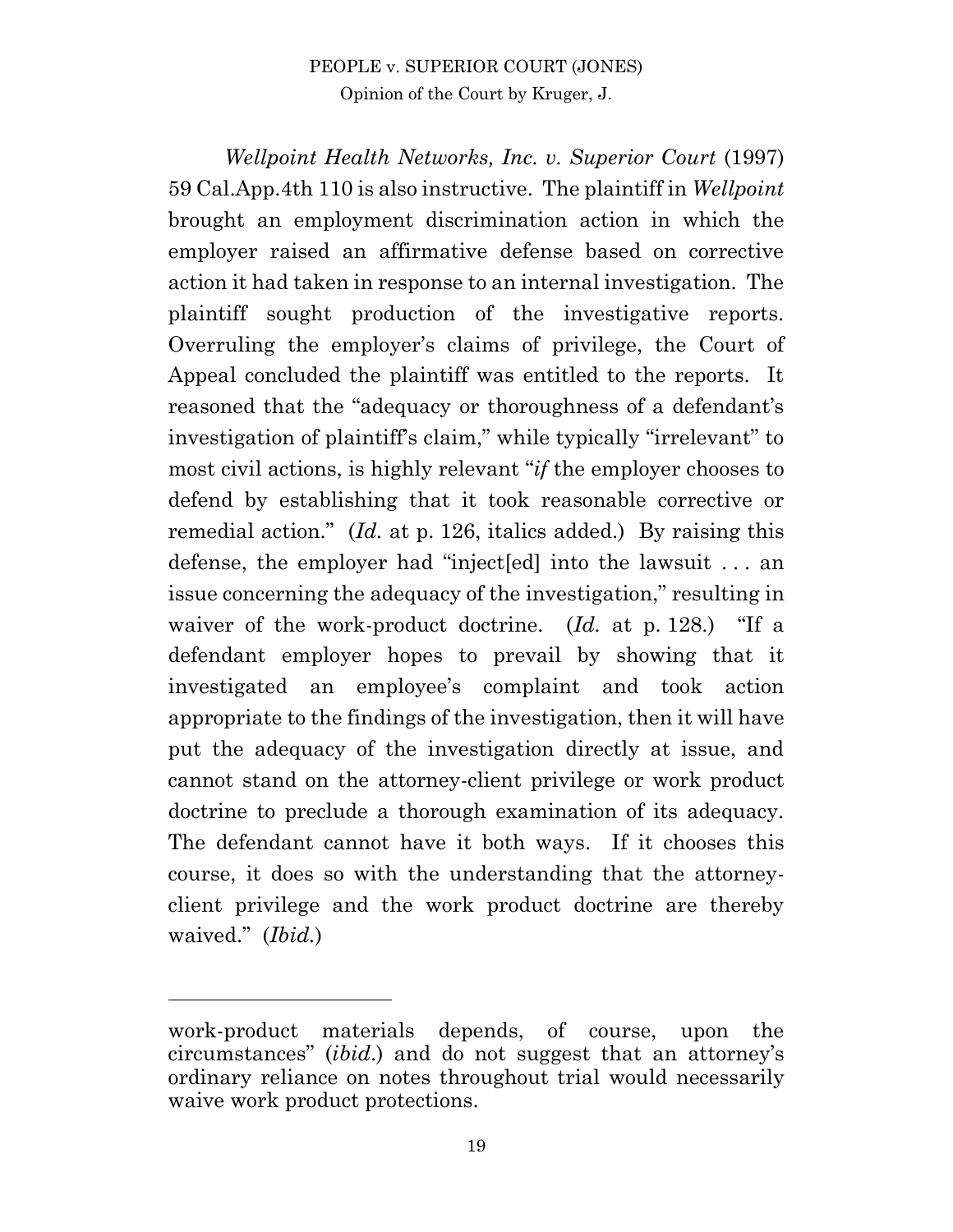The Court of Appeal in this case, citing *Nobles* and *Wellpoint*, adopted similar reasoning to find implied waiver. It then went on to liken the prosecutor to a witness who testified after refreshing his recollection with his notes, citing Evidence Code section 771. (*Jones*, *supra*, 34 Cal.App.5th at pp. 83–84.) We agree with the District Attorney that section 771 has no direct application here, since an attorney in a *Batson*/*Wheeler* hearing does not testify as a sworn witness. But the analogy nonetheless serves. The law requires disclosure of notes used to refresh a witness's recollection for much the same reason courts imply waiver in other contexts: to ensure the basic fairness of the proceedings where a party has put the substance of privileged material in issue. (See, e.g., *Kerns Constr. Co. v. Superior Court* (1968) 266 Cal.App.2d 405, 411 [an attorney may not provide a witness with protected documents, "allow a witness to testify therefrom and then claim work product privilege to prevent the opposing party from viewing the document from which he testified"].)

Here, the prosecutor invoked an undisclosed juror rating system in justifying his use of peremptory challenges at the second step of the *Batson/Wheeler* inquiry. Had the prosecutor instead relied solely on a straightforward listing of juror characteristics, the prosecutor's reasons could have been questioned by the defense and judged against the trial court's own observations. But the defense and trial court had no way of confirming or evaluating the prosecutor's claims that he used a race-neutral rating system they had never seen. Unlike an attorney who simply glances at her or his notes to recall a particular answer provided during voir dire, for example, a striking attorney who makes this sort of "testimonial use" of undisclosed writings gains an unfair adversarial advantage by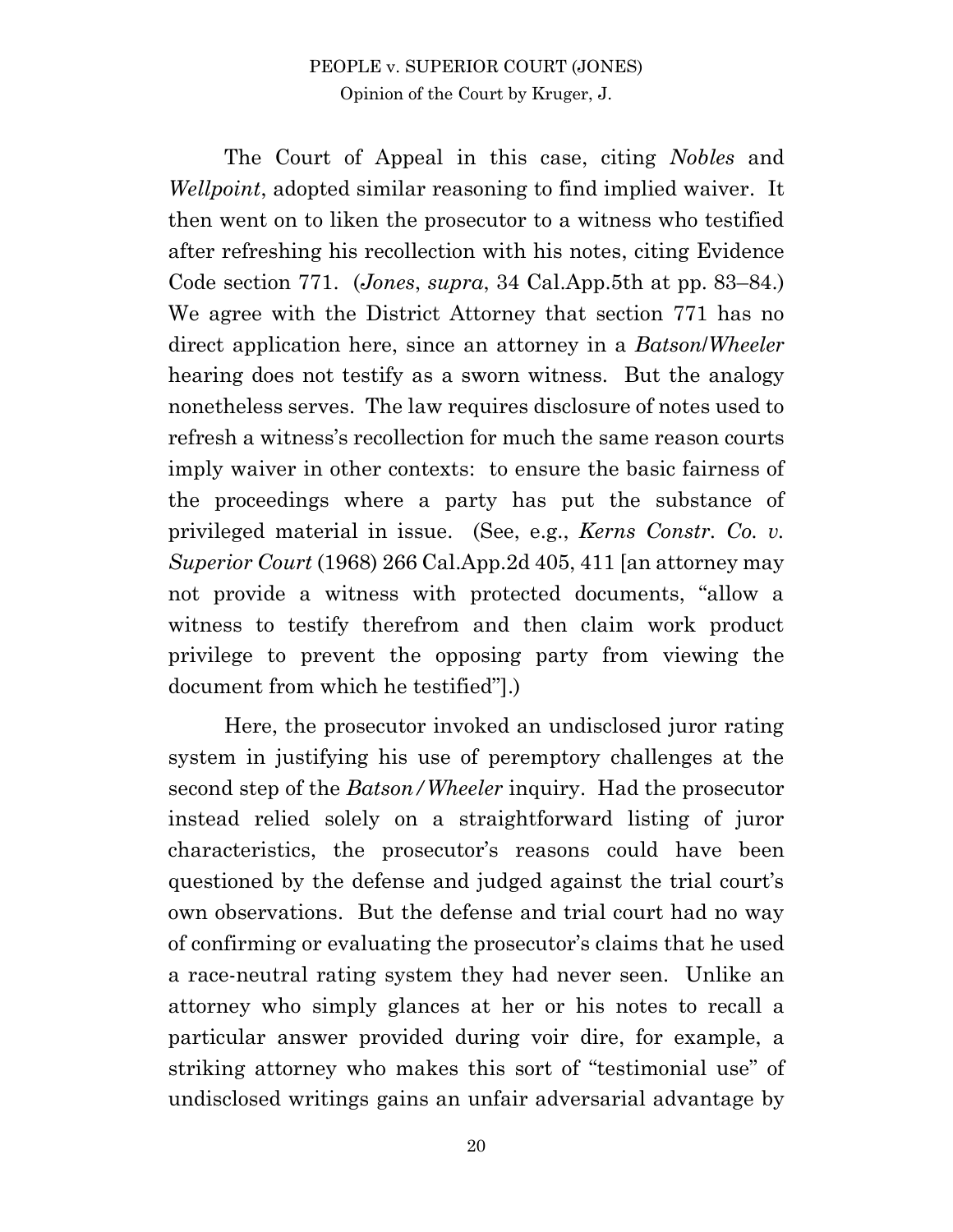doing so. (*Nobles*, *supra*, 422 U.S. at p. 239, fn. 14.) Effectively the striking attorney has placed in issue information that goes to the heart of the question before the court, whether there has been discrimination in jury selection. Under our cases, that choice is one that constitutes waiver of any claim that the information may be withheld as protected work product.

The District Attorney protests that there could have been no effective waiver because any disclosure or invocation of protected information was coerced. (See *Regents of University of California v. Superior Court* (2008) 165 Cal.App.4th 672, 679.) The District Attorney stresses that an attorney provides a justification for striking the challenged prospective jurors only at the request of the court — a request compelled by *Batson*, and therefore one that the attorney is hardly free to refuse. All of this is true, but it hardly follows that a striking attorney must explain the challenged strikes by invoking an otherwise confidential rating system she or he believes to be protected work product.

Here, when the trial court asked the prosecutor to defend the challenged strikes, the prosecutor did not simply cite concerns about the prospective jurors' occupations, volunteer activities, or other characteristics established through voir dire. Instead, the prosecutor pointed to the documented results of a purportedly color-blind numerical rating system devised by the prosecution and offered detailed explanations regarding the low scores multiple prosecution team members had given each of the struck jurors.**<sup>12</sup>** Considering this record of the *Batson*/*Wheeler*

**<sup>12</sup>** The District Attorney suggests in reply that any waiver was "inadvertent," bringing the notes within the exception for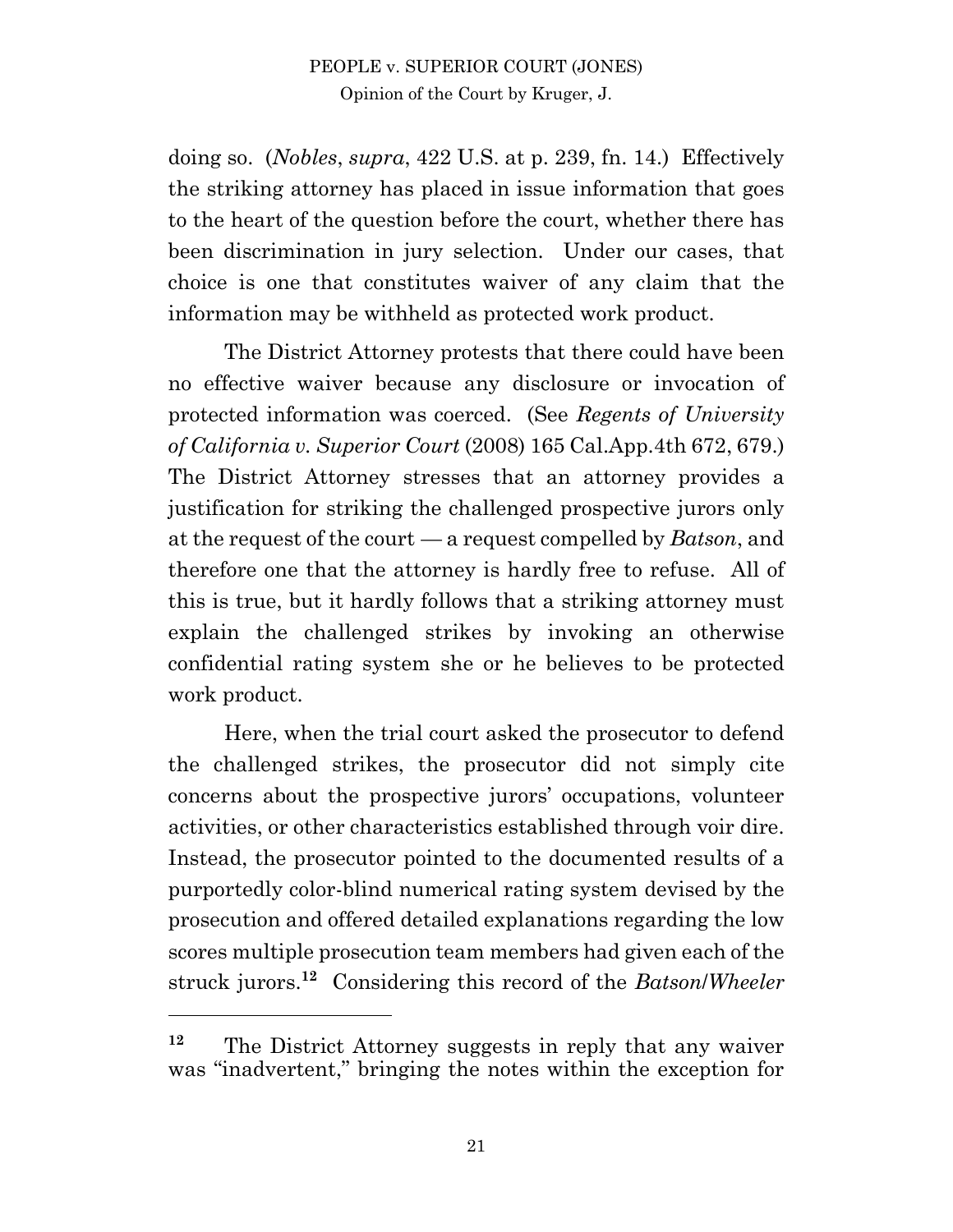hearings at trial and the waiver principles we have discussed, we conclude that the District Attorney's assertion of work product protection is not a basis for overturning the postconviction trial court's disclosure order. The point, in the end, is simple: A striking attorney cannot both stand on such a rating system and assert privilege over it. **13**

#### **IV.**

For these reasons, we reject the District Attorney's argument that work product protection categorically bars disclosure of jury selection notes in postconviction discovery. Here there has been an implied waiver of any claim to work product protections and so the jury selection notes are subject to disclosure. This is true for notes revealing a clear focus on impermissible discrimination, such as the notes in *Foster*, as well as those that might not, on their own, reveal a discriminatory purpose but that would tend to support the *Batson*/*Wheeler* challenge when aggregated with other evidence or notes.

We recognize, however, that disclosure of jury notes, like disclosure of any other attorney writing, can risk unnecessary incursion on the confidentiality of attorney work product beyond the scope of the matter now at issue. Though the notes may illuminate an attorney's opinions and impressions of prospective

inadvertent disclosure recognized by *Ardon*, *supra*, 62 Cal.4th 1176. The analogy is inapt; in that case, as in other inadvertent disclosure cases, the disclosures at issue were accidental. That is not the case here, where the prosecutor made a calculated decision to provide explanations of his rating system.

**<sup>13</sup>** We express no view on whether, under different circumstances, there would be a waiver of any work product protection attaching to jury selection notes.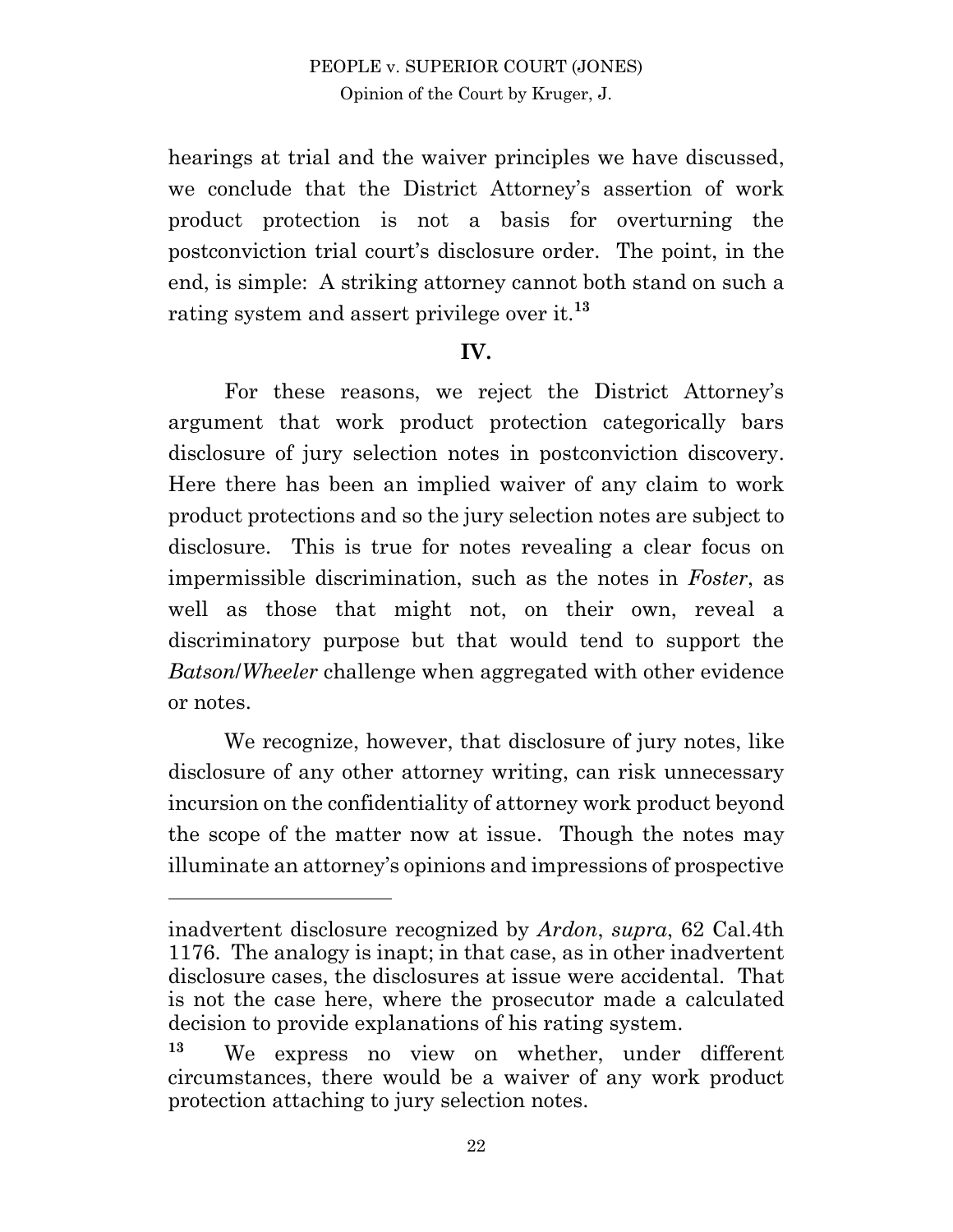jurors — the matter specifically at issue in a *Batson/Wheeler* claim — they may also reveal opinions and impressions of the case and legal strategy.

To the extent the District Attorney raises concerns about overbroad discovery in this context, the law offers answers. Attorneys resisting what they view as overbroad discovery efforts may "make a preliminary or foundational showing that disclosure would reveal . . . 'impressions, conclusions, opinions, or legal research or theories<sup>[]</sup>' (§ 2018.030, subd. (a)[])" unrelated to jury selection, and "[u]pon an adequate showing, the trial court should then determine, by making an in camera inspection if necessary, whether absolute work product protection applies to some or all of the material." (*Coito*, *supra*, 54 Cal.4th at pp. 495–496.) In this way, the trial court may ensure on a "case by case" basis (*id*. at p. 495) that necessary redactions are made to protect core work product that is not relevant to the *Batson*/*Wheeler* challenge at issue.

#### **DISPOSITION**

The judgment of the Court of Appeal is affirmed, and the case remanded for further proceedings not inconsistent with this opinion.

**KRUGER, J.**

**We Concur: CANTIL-SAKAUYE, C. J. CORRIGAN, J. LIU, J. GROBAN, J. JENKINS, J.**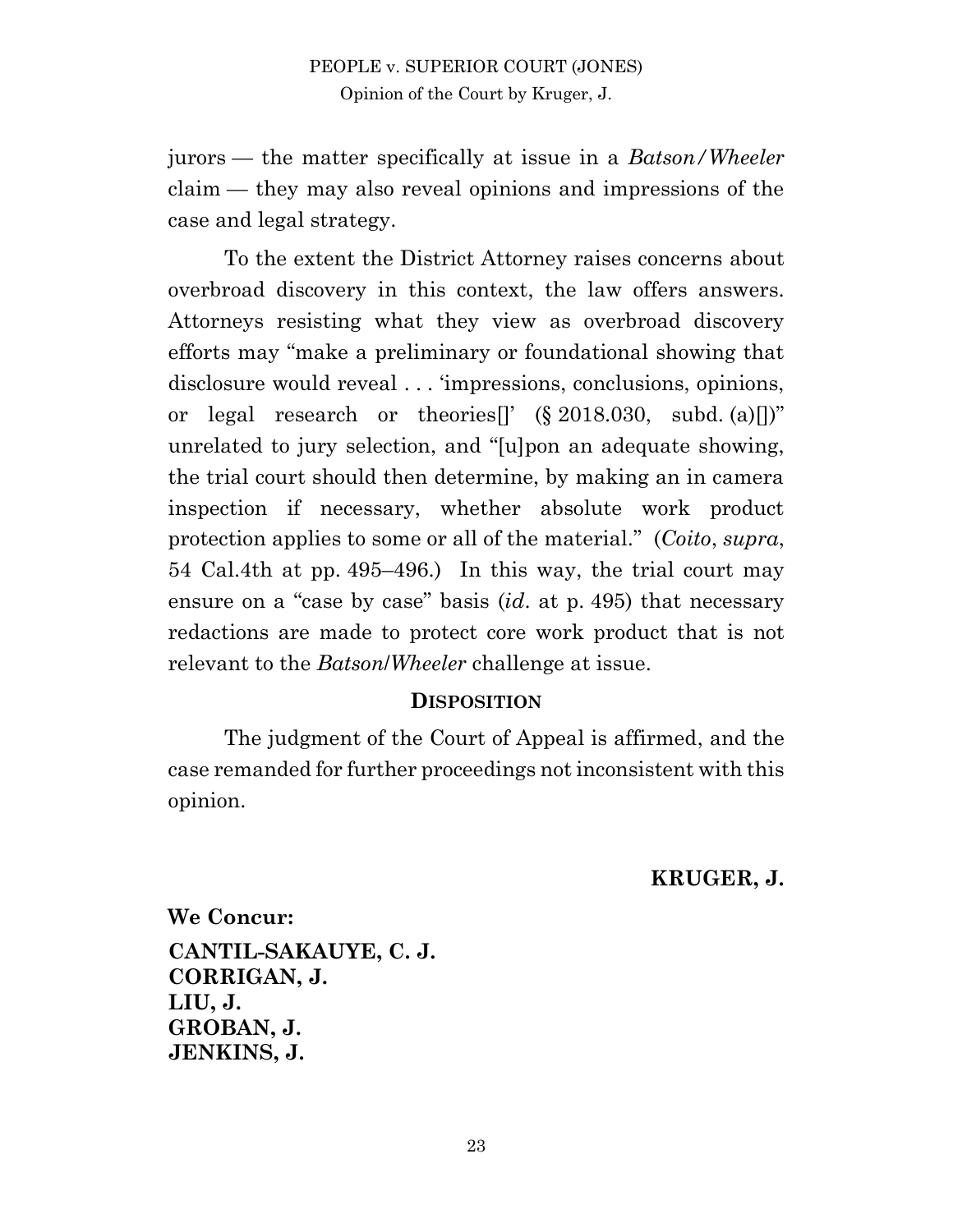*See next page for addresses and telephone numbers for counsel who argued in Supreme Court.*

**\_\_\_\_\_\_\_\_\_\_\_\_\_\_\_\_\_\_\_\_\_\_\_\_\_\_\_\_\_\_\_\_\_\_\_\_\_\_\_\_\_\_\_\_\_\_\_\_\_\_\_\_\_\_\_\_\_\_** 

**\_\_\_\_\_\_\_\_\_\_\_\_\_\_\_\_\_\_\_\_\_\_\_\_\_\_\_\_\_\_\_\_\_\_\_\_\_\_\_\_\_\_\_\_\_\_\_\_\_\_\_\_\_\_\_\_\_\_** 

**\_\_\_\_\_\_\_\_\_\_\_\_\_\_\_\_\_\_\_\_\_\_\_\_\_\_\_\_\_\_\_\_\_\_\_\_\_\_\_\_\_\_\_\_\_\_\_\_\_\_\_\_\_\_\_\_\_\_** 

**\_\_\_\_\_\_\_\_\_\_\_\_\_\_\_\_\_\_\_\_\_\_\_\_\_\_\_\_\_\_\_\_\_\_\_\_\_\_\_\_\_\_\_\_\_\_\_\_\_\_\_\_\_\_\_\_\_\_** 

**Name of Opinion** People v. Superior Court (Jones)

**Procedural Posture** (see XX below) **Original Appeal Original Proceeding Review Granted (published)** XX 34 Cal.App.5th 75 **Review Granted (unpublished) Rehearing Granted**

**Opinion No.** S255826 **Date Filed:** December 2, 2021

**Court:** Superior **County:** San Diego **Judge:** Joan P. Weber

#### **Counsel:**

Summer Stephan, District Attorney, Mark A. Amador, Linh Lam, Samantha Begovich and Anne Spitzberg, Deputy District Attorneys, for Petitioner.

Jeff Rubin, Deputy District Attorney (Santa Clara), for California District Attorneys Association as Amicus Curiae on behalf of Petitioner.

No appearance for Respondent.

Shelley J. Sandusky, Cliona Plunkett and Rachel G. Schaefer for Real Party in Interest.

Michael C. McMahon for California Public Defenders Association and Todd W. Howeth as Amici Curiae on behalf of Real Party in Interest.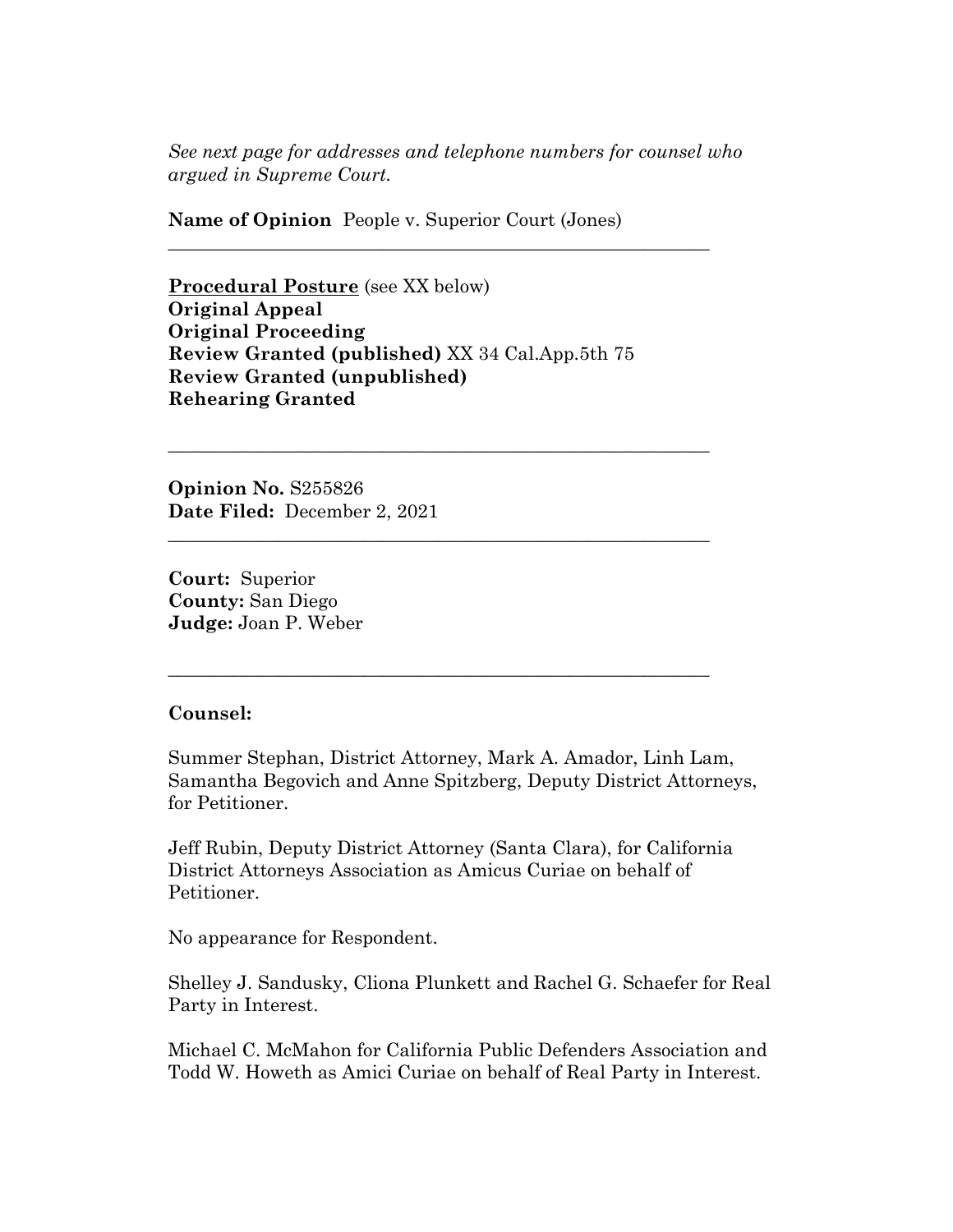Wesley A. Van Winkle for Private Practice Capital Habeas Corpus Attorneys as Amici Curiae on behalf of Real Party in Interest.

Kristen A. Johnson, Natasha C. Merle, Liliana Zaragoza and Mahogane C. Reed for NAACP Legal Defense & Educational Fund, Inc., as Amicus Curiae on behalf of Real Party in Interest.